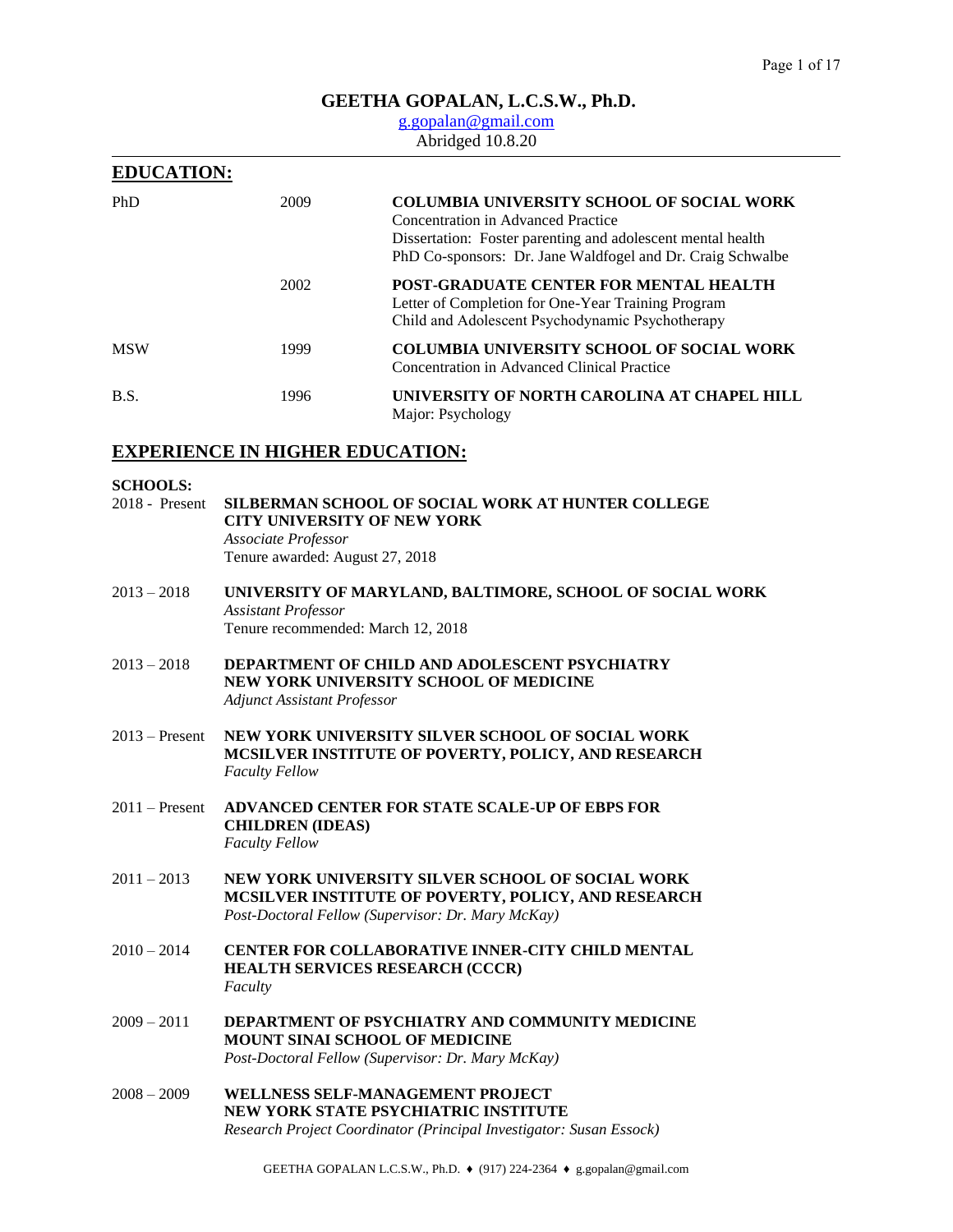2006 – 2008 **NATIONAL SURVEY OF CHILD AND ADOLESCENT WELL-BEING (NSCAW) COLUMBIA UNIVERSITY SCHOOL OF SOCIAL WORK** *Data Manager* 

2005 – 2008 **DEPARTMENT OF PSYCHIATRY AND COMMUNITY MEDICINE MOUNT SINAI SCHOOL OF MEDICINE** *Pre-Doctoral Intern (Supervisor: Dr. Mary McKay)*

- 2004 2005 **CHAPIN HALL CENTER FOR CHILDREN UNIVERSITY OF CHICAGO** *Research Assistant (Supervisor: Dr. Fred Wulczyn)*
- 1997 1998 **SCHOOL OF SOCIAL WORK UNIVERSITY OF NORTH CAROLINA AT CHAPEL HILL** *Research Assistant (Supervisor: Dr. Mark Fraser)*

### **COURSES TAUGHT:**

2018 – Present **SILBERMAN SCHOOL OF SOCIAL WORK AT HUNTER COLLEGE** *Associate Professor* Courses Taught: SSSW 79725 Foundations of Social Work Practice with Groups and Families, SSSW 72400 CP 4 Clinical Practice with Individuals and Families: Assessment of Common Child Mental Health Disorders

- 2014 Present **POST-MASTERS' PROGRAM IN CHILD AND FAMILY THERAPY NEW YORK UNIVERSITY SILVER SCHOOL OF SOCIAL WORK** *Instructor* Sessions taught: Parent Engagement
- 2013 2018 **UNIVERSITY OF MARYLAND SCHOOL OF SOCIAL WORK** *Assistant Professor* Courses Taught: SOWK 632 Social Work Practices with Groups and Families SWCL 755 Assessment of Common Child Mental Health Disorders
- 2011 **NEW YORK UNIVERSITY SILVER SCHOOL OF SOCIAL WORK**  *Instructor* Courses taught: MSWAC-GS.2008 Social Work Research II
- 2006 2009 **COLUMBIA UNIVERSITY SCHOOL OF SOCIAL WORK** *Instructor* Courses taught: T6009 Clinical Practice with Children T6015 Seminar in Professional Identity

# **PH.D. COMMITTEES:**

# 2016 – 2018 **DISSERTATION COMMITTEE MEMBER**

University of Maryland, School of Social Work Student: Andrew M. Winters Title: *"The association between services and recidivism for adjudicated youth with pre-existing mental health problems"* Proposal Defense: 12/13/16 Dissertation Defense: 10/29/18

# 2014 – 2016 **DISSERTATION COMMITTEE MEMBER**

University of Maryland, School of Social Work Student: Hyun-Jin Jun Title: *"The relationship between alcohol use and gambling in emerging adulthood"* Proposal Defense: 5/4/15 Dissertation Defense: 1/18/17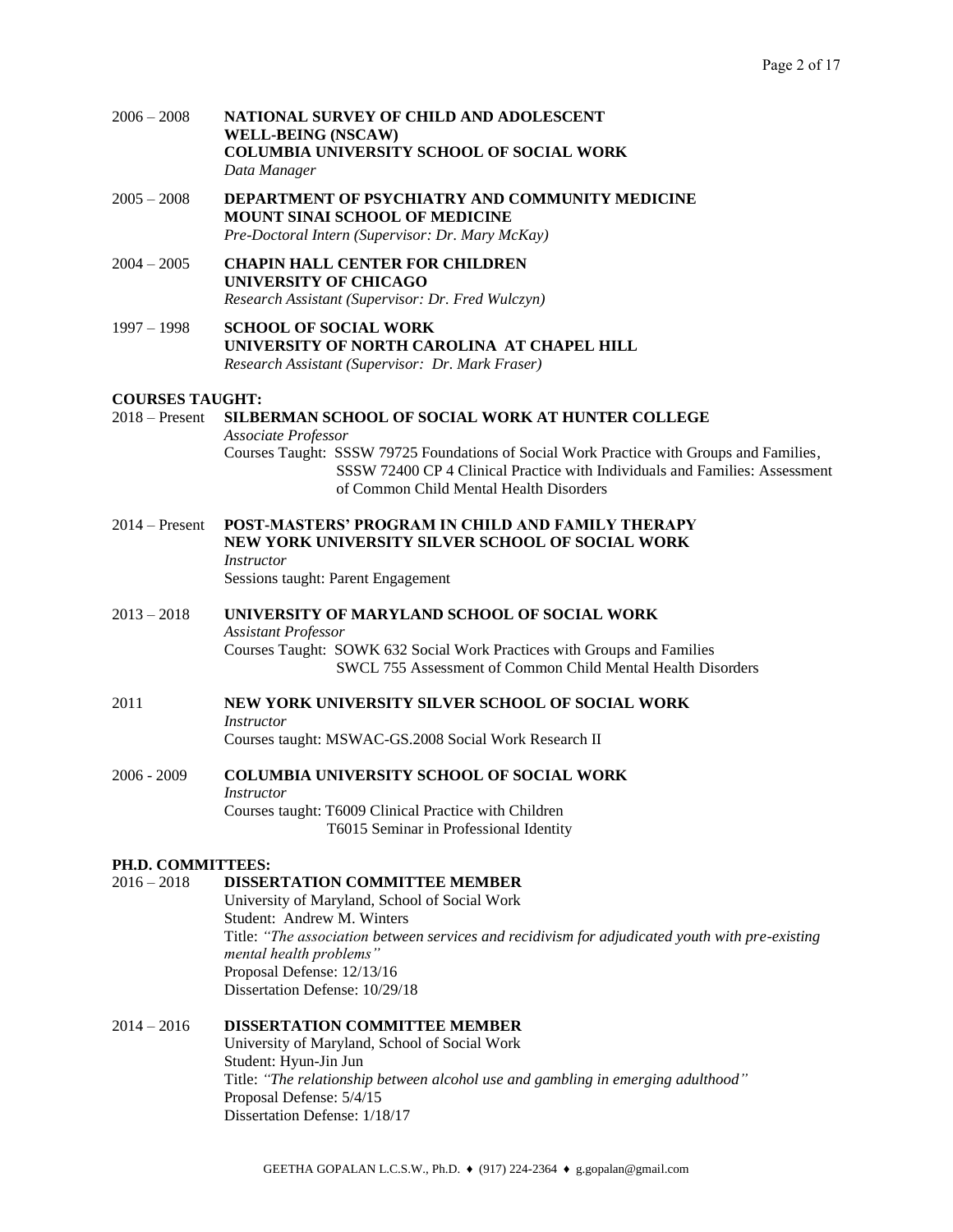# 2015 – 2016 **DISSERTATION COMMITTEE MEMBER**

University of Maryland, School of Social Work Student: Melissa L. Bessaha Title: *"Behavioral health among foreign-born and U.S.-born emerging adults: Barriers to seeking services, college enrollment status, and service utilization"* Proposal Defense: 5/14/15 Dissertation Defense: 4/21/16

## 2014 – 2016 **DISSERTATION COMMITTEE MEMBER**

New York University Silver School of Social Work Student: Lauren Rotko Title: "*Mediating pathways to child outcomes from of the 4Rs and 2Ss intervention"* Proposal Defense: 12/16/15 Dissertation Defense: 4/20/16

# 2014 – 2016 **DISSERTATION COMMITTEE MEMBER**

University of Maryland, School of Social Work Student: Kyla Liggett-Creel Title: "*Parent University Program: Outcomes of Peer Versus Social Worker Facilitated Groups"* Proposal Defense: 12/1/14 Dissertation Defense: 4/15/16

# 2014 – 2016 **DISSERTATION COMMITTEE MEMBER**

University of Maryland, School of Social Work Student: Sang Jung Lee Title: *"Independent living programs and resilience of transition-age foster care youth"* Proposal Defense: 12/11/14 Dissertation Defense: 4/13/16

# **EXPERIENCE IN OTHER THAN HIGHER EDUCATION:**

| $2005 - 2011$ | DIVISION OF CHILD AND ADOLESCENT PSYCHIATRY<br>MOUNT SINAI SCHOOL OF MEDICINE, New York, NY<br>Social Work Supervisor                                                                   |
|---------------|-----------------------------------------------------------------------------------------------------------------------------------------------------------------------------------------|
| $2003 - 2004$ | <b>BROOKLYN CHILDREN'S COMMITTEE</b><br>NEW YORK CITY MENTAL HEALTH COUNCIL, New York, NY<br>Volunteer                                                                                  |
| $2001 - 2004$ | <b>CHILD AND ADOLESCENT OUTPATIENT DEPARTMENT</b><br><b>EMERGENCY PSYCHIATRY SERVICE</b><br>KINGS COUNTY HOSPITAL CENTER, Brooklyn, NY<br><b>Senior Social Worker</b>                   |
| $1999 - 2001$ | <b>THERAPEUTIC FAMILY PERMANENCY PLANNING PROGRAM</b><br><b>GRAHAM-WINDHAM SERVICES TO FAMILIES AND CHILDREN, New York, NY</b><br>Social Worker, 1999 - 2000<br>Supervisor, 2000 - 2001 |
| $1998 - 1999$ | <b>OUTPATIENT COUNSELING CENTER</b><br>PALISADES MEDICAL CENTER, North Bergen, NJ<br><b>Social Work Intern</b>                                                                          |
| $1997 - 1998$ | <b>OUTPATIENT COUNSELING CENTER</b><br><b>CHILDREN AND YOUTH SERVICES, Burlington, NC</b><br>Social Work Intern                                                                         |
| $1996 - 1997$ | <b>TRANSITIONAL HOUSING PROGRAM</b><br><b>BROADVIEW EMERGENCY SHELTER, Seattle, WA</b><br>Case Manager                                                                                  |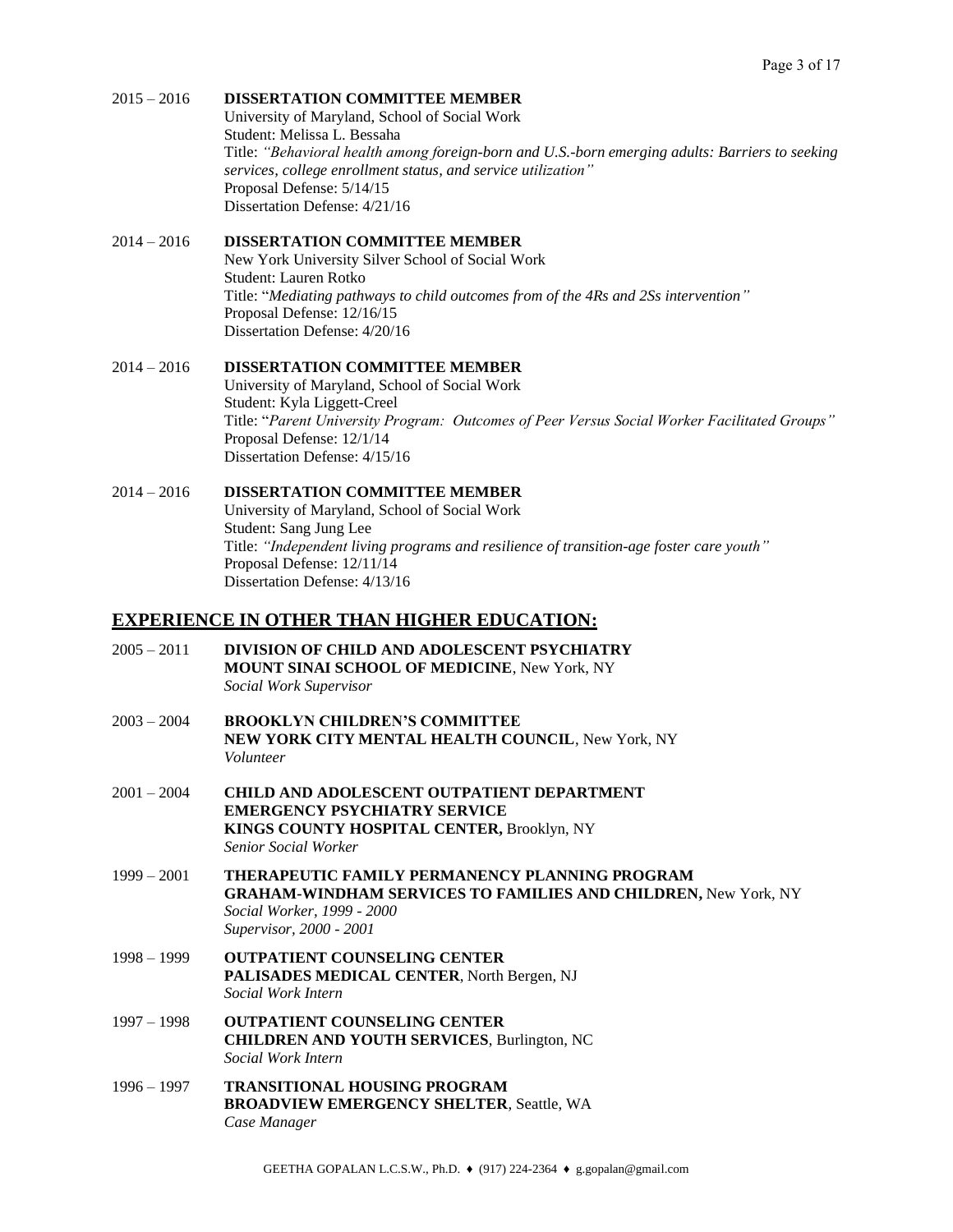# **HONORS RECEIVED:**

Fall 2017 Teaching Award at University of Maryland School of Social Work Spring 2016 Teaching Award at University of Maryland School of Social Work Fall 2015 Teaching Award at University of Maryland School of Social Work

# **RESEARCH SUPPORT AND FELLOWSHIPS:**

# **PRINCIPAL INVESTIGATOR:**

| 2017-2018     | PARTNERING FOR SUCCESS QUALITATIVE EVALUATION<br>Maryland Department of Human Resources, Title IV-E Waiver<br>\$19,075                                                                                                                        |
|---------------|-----------------------------------------------------------------------------------------------------------------------------------------------------------------------------------------------------------------------------------------------|
| 2014-2017     | <b>IMPROVING CHILD BEHAVIOR USING TASK SHIFTING TO IMPLEMENT MFGS IN</b><br><b>CHILD WELFARE</b><br>National Institute of Mental Health (R21MH102544)<br>\$363,116<br>Funded on first submission: Impact/Priority Score: 23; Percentile: 12.0 |
| $2013 - 2014$ | <b>FAMILY PEER SUPPORT</b><br>University of Maryland, Baltimore, School of Social Work, The Institute for Innovation and<br>Implementation, Maryland Department of Health and Mental Hygiene<br>\$102,245                                     |
| $2013 - 2014$ | A SYSTEMATIC REVIEW OF PEER YOUTH ADVOCATES<br>University of Maryland School of Social Work Competitive Innovative Research (CIR) Award<br>\$21,750                                                                                           |
| $2011 - 2013$ | PARENTING, CHILD MENTAL HEALTH, AND CHILD WELFARE INVOLVED<br><b>FAMILIES</b><br><b>Loan Repayment Program</b><br>National Institutes of Health<br>\$14,747                                                                                   |
| $2010 - 2013$ | <b>MULTIPLE FAMILY GROUPS AND CHILD WELFARE INVOLVED FAMILIES</b><br>National Institute of Mental Health (F32MH090614)<br>\$149,727<br>Funded on first submission: Impact/Priority Store: 20; Percentile: 7.0                                 |
| $2009 - 2011$ | <b>MULTIPLE FAMILY GROUPS: ENGAGEMENT AND OUTCOMES FOR CHILD</b><br><b>WELFARE INVOLVED FAMILIES</b><br><b>Loan Repayment Program</b><br>National Institutes of Health<br>\$8,829                                                             |
| $2008 - 2009$ | <b>FOSTER PARENTING STYLES AND ADOLESCENT MENTAL HEALTH STATUS</b><br>National Institute of Mental Health (R36MH082614)<br>\$30,525<br>Funded on first submission: Priority Score: 133                                                        |
| 2007-2008     | FOSTER PARENTING STYLES AND ADOLESCENT MENTAL HEALTH STATUS<br><b>Doctoral Dissertation Grant Program</b><br>Fahs-Beck Fund for Research and Experimentation<br>\$3366                                                                        |
| $2007 - 2008$ | <b>FOSTER PARENTING STYLES AND ADOLESCENT MENTAL HEALTH STATUS</b><br><b>Grant Program for Support of Dissertation Research</b>                                                                                                               |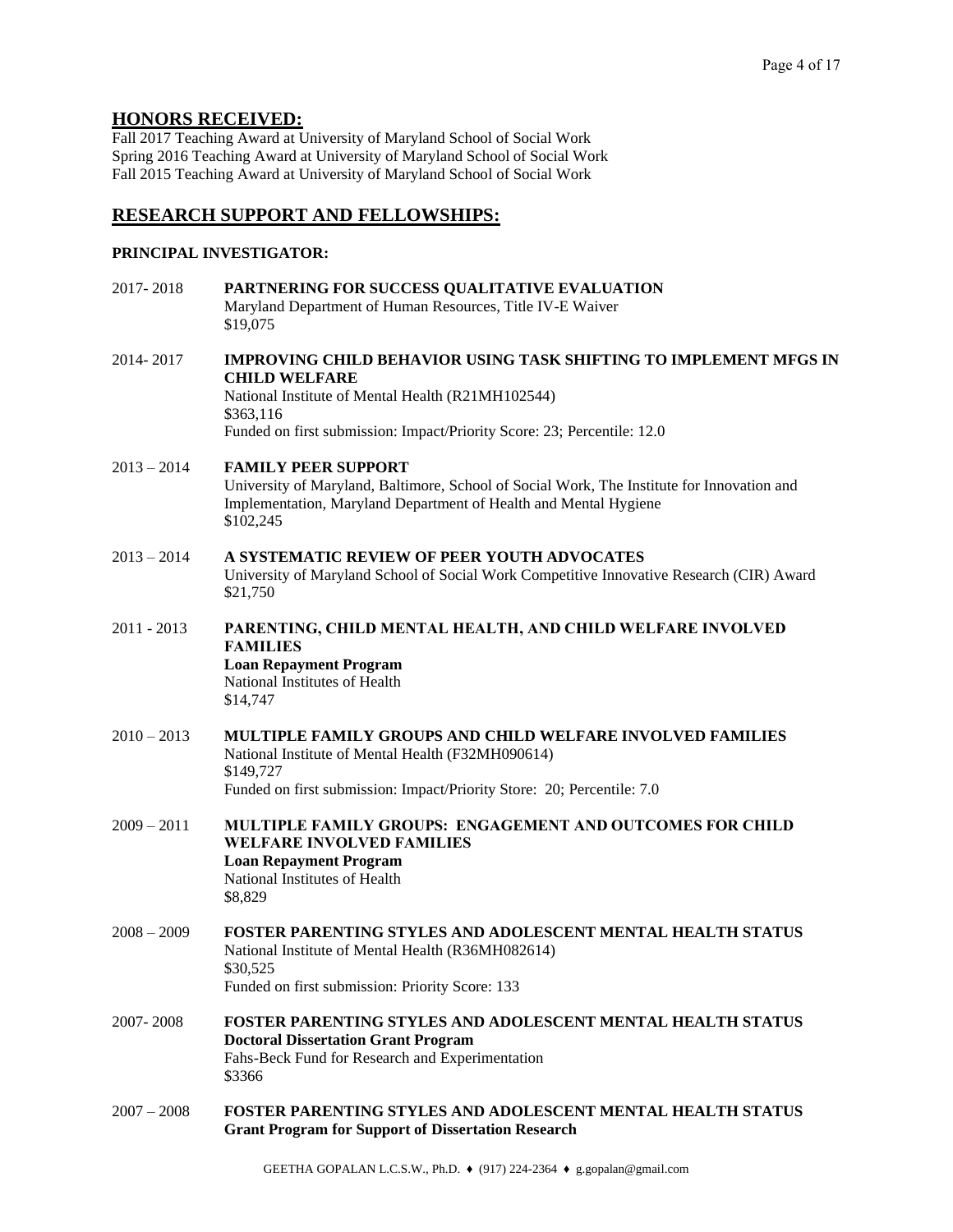Vincent J. Fontana Center for Child Protection, \$7500

#### *Under Review*

# **RESEARCH CENTERS IN MINORITY INSTITUTIONS (RCMI) BUILDING RESEARCH INNOVATION BY DIVERSIFYING AND GROWING EQUITY IN SCIENCES (BRIDGES) CENTER**

## **PROJECT: ADDRESSING SUICIDE RISK IN TRANSITION-AGE YOUTH IN FOSTER CARE**

National Institute of Minority Health Disparities (U54MD015926-01) \$1,380,893 (total costs) Role: Project Co-PI (with Colleen Cary Katz) Submitted through RCMI-BRIDGES CENTER application (PI: Miranda); Impact Score: 40 Submitted April 2020

### **CO-INVESTIGATOR:**

# 2018 – Present **SUPPORTING KNOWLEDGE INTO PRACTICE (SKIP)**

New York City Administration for Children's Services (ACS) \$3,692,363 Annual Costs Principal Investigator: Diane DePanfilis

2015 - 2018 **TESTING THE IMPACT OF A PEER-DELIVERED SCREENING AND REFERRAL INTERVENTION FOR CAREGIVERS AT RISK FOR DEPRESSION IN THE CHILD WELFARE SYSTEM** Annie E. Casey Foundation (GA-2017-B0149) \$185,962 Principal Investigator: Mary Acri

### *Under Review*

# **COMPREHENSIVE SEXUAL AND REPRODUCTIVE HEALTH PROMOTION FOR YOUTH EXPERIENCING HOMELESSNESS**

National Institute of Child Health and Human Development (1R01HD105659-01) \$2,498,577 (direct costs) Principal Investigator: Elizabeth Aparicio Submitted: October 2020

# *Unfunded*

# 2014 **REFINING AND TESTING A PEER-DELIVERED INTERVENTION TO IMPROVE THE HEALTH AND WELLBEING OF FAMILIES INVOLVED IN THE CHILD WELFARE SYSTEM** National Institute of Child Development \$1,200,002 Principal Investigator: Mary Acri Submitted: June 2014 Reviewed but not scored

# 2014 **REFINING A PEER-DELIVERED SCREENING, EDUCATION, AND ACTIVE OUTREACH INTERVENTION FOR CAREGIVERS AT RISK FOR DEPRESSION**

Fahs-Beck Fund for Research and Experimentation \$20,000 Principal Investigator: Mary Acri Submitted: April 2014

#### **CONSULTANT:**

# 2017 – 2018 **ADAPTING AND TESTING A MULTI-FAMILY GROUP THERAPY AN EVIDENCE BASED HEALTH PROGRAM IN CHILD WELFARE**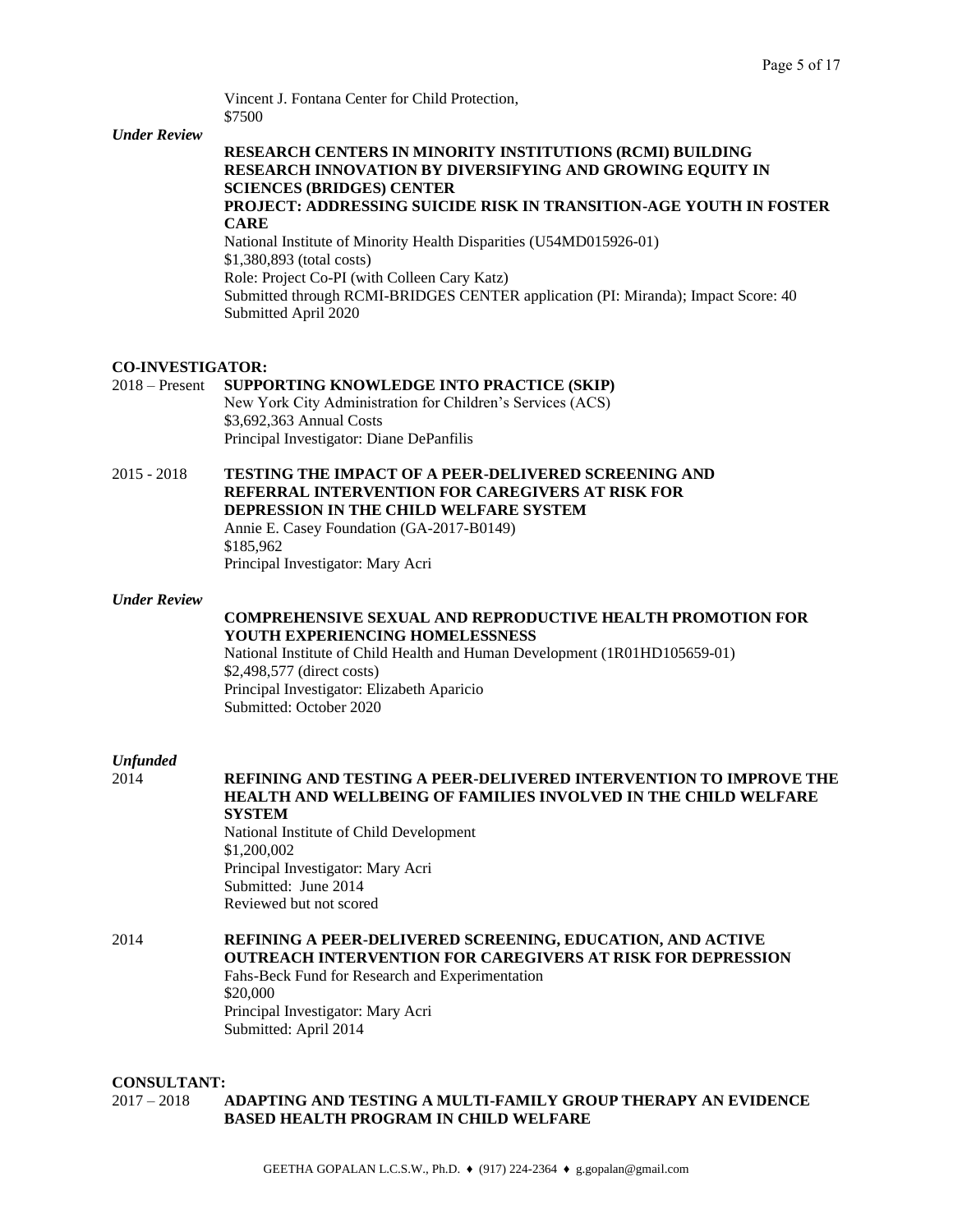Annie E. Casey Foundation \$16,120 Principal Investigator: Anne Arundel County Department of Social Services

- 2015 2019 **FAMILY GROUPS FOR URBAN YOUTH WITH DISRUPTIVE BEHAVIOR** National Institute of Mental Health (R01MH106771) \$3,180,290 Principal Investigator: Dr. Mary McKay
- 2013 2018 **MOBILE HEALTH SOLUTIONS FOR BEHAVIORAL SKILL IMPLEMENTATION THROUGH HOMEWORK** National Institute of Mental Health (R34MH100407) \$699,735 Principal Investigator: Dr. Anil Chacko
- 2013 2015 **ASSESSING THE NEEDS OF RECENTLY REUNIFIED FAMILIES FROM FOSTER CARE** McSilver Institute for Poverty Policy and Research \$20,000 Principal Investigator: Rosa Rosado
- 2010 2011 **CHILD WELFARE ORGANIZING PROJECT MULTIPLE FAMILY GROUPS** Viola W. Bernard Foundation \$15,000 Executive Director: Mike Arsham

### **OTHER:**

- 2013 Present **NATIONAL CENTER FOR EVIDENCE BASED PRACTICE IN CHILD WELFARE** Administration on Children, Youth, and Families, Children's Bureau \$997,614 Role: Fidelity Scientist (Principal Investigator: Richard Barth)
- 2014 2018 **BEHAVIORAL HEALTH CARE WORKFORCE EDUCATION AND TRAINING FOR PROFESSIONALS AND PARAPROFESSIONALS** Human Resources and Services Administration (G02HP27969) \$370,199 Role: Advisory Board Member/Curriculum Developer (Principal Investigator: Dr. Paul Sacco)
- 2012 2013 **CENTER FOR MENTAL HEALTH SERVICES RESEARCH Implementation Research Institute** National Institute of Mental Health (R25MH080916-01A2) Role: Training Fellow (Principal Investigator: Dr. Enola Proctor)
- 2011 2013 **MCSILVER INSTITUTE FOR POVERTY POLICY, PRACTICE, AND RESEARCH** Role: Post-Doctoral Fellow (Director: Dr. Mary McKay)
- 2011 **OFFICE OF BEHAVIORAL AND SOCIAL SCIENCES RESEARCH (OBSSR) Summer Institute on the Design and Conduct of Randomized Clinical Trials Involving Behavioral Interventions** National Institutes of Health Role: Training Fellow
- 2009 2013 **RESEARCH IN HIV INTERVENTION: SKILLS FOR THE COMMUNITY (RHISC) Minority Researcher Skills in Youth, Community, Family and HIV Training Fellowship** National Institute of Mental Health (5R25MH083602-02) Role: Training Fellow (Principal Investigator: Dr. Beatrice Krauss)
- 2009 **CHILD INTERVENTION, PREVENTION, AND SERVICES (CHIPS)**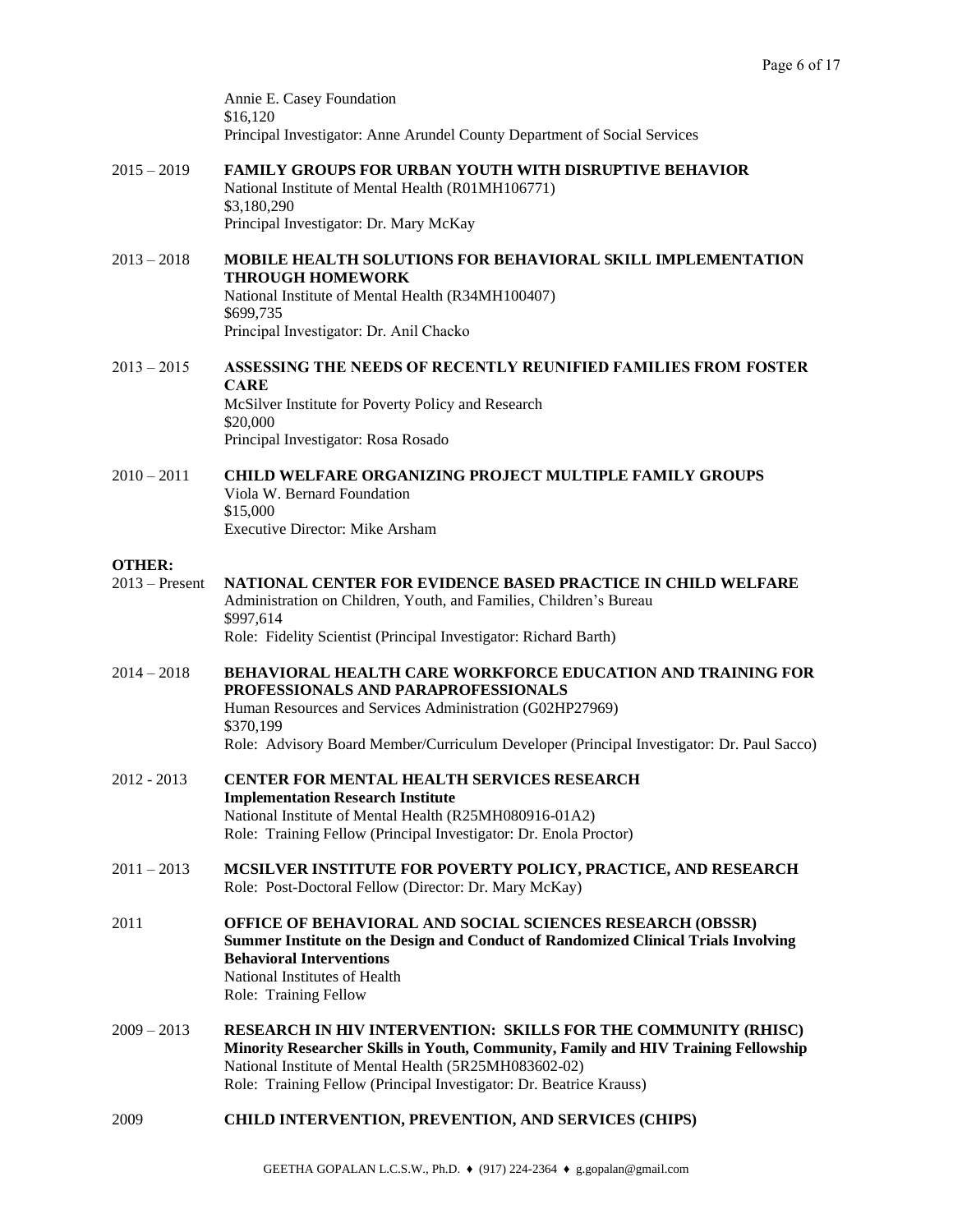|               | <b>Summer Research Institute</b><br>National Institute of Mental Health (2R25MH068367-06)<br>Division of Services and Intervention Research (DSIR)<br>Role: Training Fellow (Principal Investigator: Dr. Neal Ryan)                                                                               |
|---------------|---------------------------------------------------------------------------------------------------------------------------------------------------------------------------------------------------------------------------------------------------------------------------------------------------|
| $2007 - 2011$ | <b>PROJECT STEP-UP: SCHOOL-BASED MENTAL HEALTH SERVICES</b><br>Robinhood Foundation<br>\$300,000<br>Role: Clinical Supervisor (Director: Dr. Mary McKay)                                                                                                                                          |
| $2006 - 2008$ | <b>FAMILY GROUPS FOR URBAN YOUTH WITH DISRUPTIVE BEHAVIOR</b><br>National Institute of Mental Health (R01MH072649)<br>\$2.8 million<br>Role: Research Coordinator (Principal Investigator: Dr. Mary McKay)                                                                                        |
| 2005 - 2006   | DEVELOPING MENTAL HEALTH SERVICES FOR YOUTH IN CONGREGATE CARE<br><b>FACILITIES</b><br>New York Community Trust, Administration for Children's Services, New York City Department<br>of Health and Mental Hygiene<br>\$250,000<br>Role: Research Staff (Principal Investigator: Dr. Susan Essock) |
| $2004 - 2007$ | <b>COUNCIL ON SOCIAL WORK EDUCATION</b><br>Mental Health & Substance Abuse Clinical Fellowship Program (MHSACFP)<br>Substance Abuse and Mental Health Services Administration (T01SM56573-01, -02, & -03)<br>\$71,316<br>Role: Pre-Doctoral Fellow                                                |

# **PUBLICATIONS:**

**Complete List of Published Work in MyBibliography:**  [https://www-ncbi-nlm-nih](https://www-ncbi-nlm-nih-gov.proxy.wexler.hunter.cuny.edu/myncbi/geetha.gopalan.1/bibliography/public/)[gov.proxy.wexler.hunter.cuny.edu/myncbi/geetha.gopalan.1/bibliography/public/](https://www-ncbi-nlm-nih-gov.proxy.wexler.hunter.cuny.edu/myncbi/geetha.gopalan.1/bibliography/public/)

# **ARTICLES IN REFEREED JOURNALS (\* students)**

- 1. Acri, M., Hamovitch, E., **Gopalan, G.**, & Lalayants, M. (in press). Examining the impact of a peerdelivered program for child welfare involved caregivers upon depression and engagement in mental health services. *Journal of Public Child Welfare.*
- 2. Hooley, C., Winters, A. M., Pisciotta, C\*., **Gopalan, G.** (2020). Caregiver perspectives on the adaptation of a task-shifted mental health intervention delivered in child-welfare settings. *Journal of Public Child Welfare*, doi: 10.1080/15548732.2020.1724238.
- 3. **Gopalan, G.,** Bunger, A., & Powell, B. (2020). Skills for developing and maintaining communitypartnerships for dissemination and implementation research in children's behavioral health: Implications for Research Infrastructure and Training of Early Career Investigators. *Administration and Policy in Mental Health and Mental Health Services Research,* 47(2), 227-243. doi: 10.1007/s10488-019-00930-5. PMCID: PMC6742583
- 4. Hamovitch, E., Acri, M., & **Gopalan G.** (2019). Relationships between the working alliance, engagement in services, and barriers to treatment for female caregivers with depression. *Child Welfare Journal*, 97(3), 23-40.
- 5. **Gopalan, G.,** Hooley, C\*., Winters, A\*., Stephens, T. (2019). Perceptions among child welfare staff when modifying a child mental health intervention to be implemented in child welfare services. *American Journal of Community Psychology,* 63(3-4), 366-377. PMCID: PMC6398163. doi: 10.1002/ajcp.12309.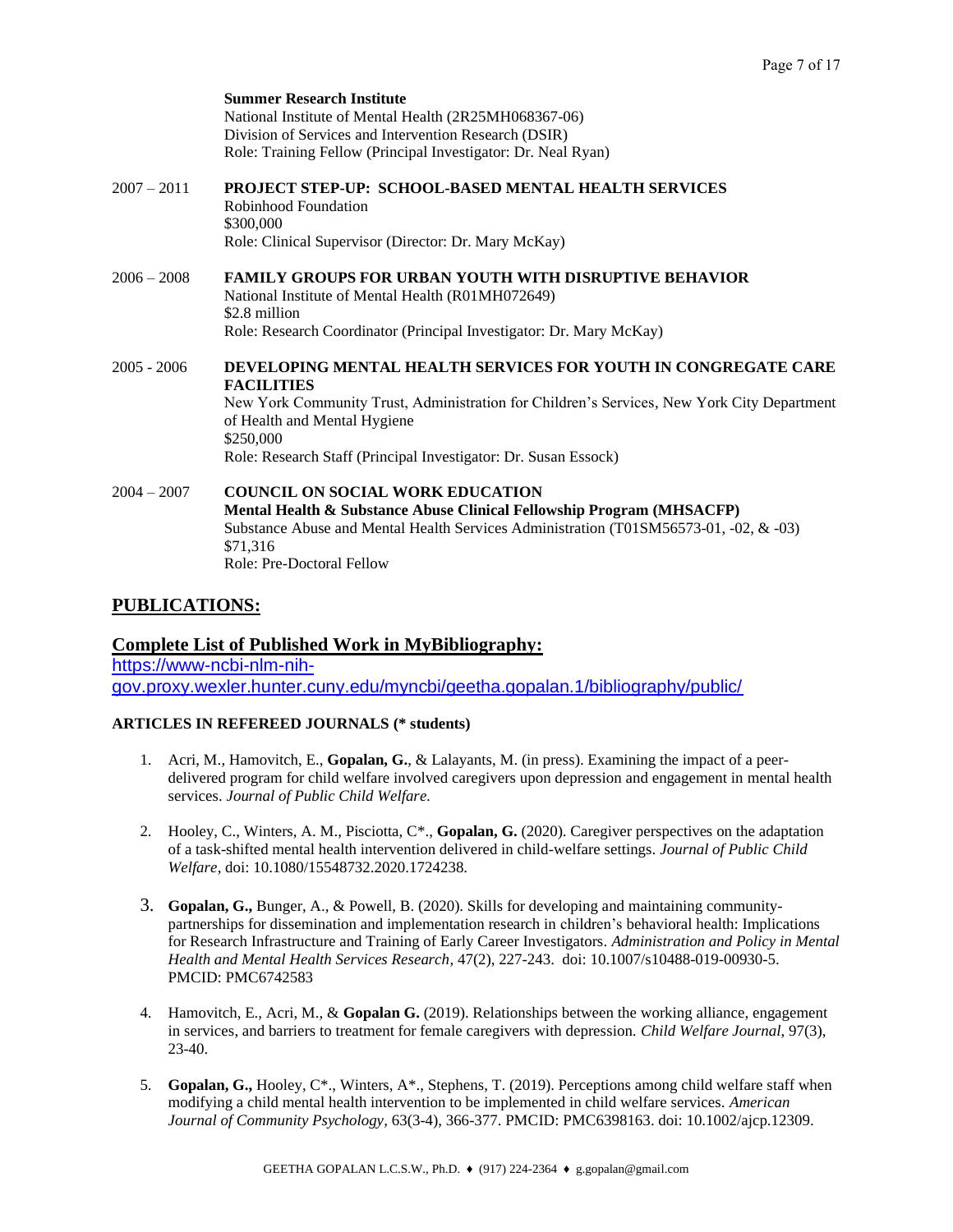- 6. Afkinich, J. L\*., Winters, A. M\*., **Gopalan, G**., & Bright, C. L. (2019). Absorptive capacity in child welfare: Measurement challenges and item development. *Journal of Public Child Welfare*, *13*(4), 379–400. <https://doi.org/10.1080/15548732.2018.1508536>
- 7. Bornheimer, L. A., Acri, M., **Gopalan, G.,** & McKay, M. (2018). Barriers to service utilization and child mental health treatment attendance among poverty-impacted families. *Psychiatric Services.* 69(10):1101- 1104. PMCID: [PMC6167148](https://www-ncbi-nlm-nih-gov.proxy.wexler.hunter.cuny.edu/pmc/articles/PMC6167148/)
- 8. **Gopalan, G.**, Bornheimer, L.A\*., Acri, M., Winters, A.\*, O'Brien, K., & Chacko, A. (2017). Multiple family group service delivery model for children with disruptive behavior disorders: Impact on caregiver stress and depressive symptoms. *Journal of Emotional and Behavioral Disorders,* 26(3), 182-192*.*  PMCID: [PMC6261513](https://www.ncbi.nlm.nih.gov/pmc/articles/PMC6261513/)
- 9. Acri, M. C., Bornheimer, L. A., Jessell, L., Chomanchuzuk, A. H., Adler, J. G., **Gopalan, G.**, & McKay, M. (2017). The intersection of extreme poverty and familial mental health in the United States. *Social Work in Mental Health*, 15(6), 677-688.
- 10. Stephens, T., Parchment, T., **Gopalan, G.**, Burton, G., Ortiz, A., Brantley, T., Martinez, S., & McKay, M. (2017). Assessing the needs of reunified families from foster care: A parent perspective. *Child Welfare,*  94(6), 9-37*.*
- 11. Acri, M.C., Zhang, S., Adler, J.G., & **Gopalan, G.** (2017). Peer-delivered models for caregivers of children and adults with health conditions: A review*. Journal of Child and Family Studies*, 26(2), 337-344.
- 12. **Gopalan, G.**, Lee, S.J.\*, Harris, R., Acri, M., & Munson, M.R. (2017). Utilization of peers in services for youth with emotional and behavioral challenges: A scoping review. *Journal of Adolescence,* 55, 85-115.
- 13. Chacko, A., Bedard, A.-C. V., Marks, D., **Gopalan, G.**, Feirsen, N., Uderman, J., Chimiklis, A., Heber, E., Cornwell, M., Anderson, L., Zwilling, A., & Ramon, M. (2018). Sequenced neurocognitive and behavioral parent training for the treatment of ADHD in school-age children. *Child Neuropsychology*, *24*(4), 427–450. <https://doi.org/10.1080/09297049.2017.1282450>
- 14. **Gopalan, G.**, Horen, M.J., Bruns, E.B., Corey, M., Meteyer, S., Pardue, M.\*, Lane, T., & Matarese, M. (2017). Caregiver perceptions of Parent Peer Support Services within the Wraparound service delivery model. *Journal of Child and Family Studies*, 26(7), 1923–1935. doi 10.1007/s10826-017-0704-x.
- 15. Lee, S.J.\*, **Gopalan, G.**, & Harrington, D. (2016). Validation of the Parenting Stress Index Short Form with minority caregivers. *Research on Social Work Practice*, 26(4), 429-440. doi:10.1177/1049731514554854. PMCID: PMC5014438
- 16. **Gopalan, G.** (2016). Feasibility of improving child behavioral health using task-shifting to implement the 4Rs and 2Ss program for strengthening families in child welfare. *Pilot and Feasibility Studies,* 2(21). doi 10.1186/s40814-016-0062-2. PMCID: PMC4908965
- 17. **Gopalan, G.,** Smalls, L.\*, Fuss, A.\*, Bowman, M.\*, Jackson, J., Marcus, S., & Chacko, A. (2015). Multiple Family Groups to reduce child disruptive behavior difficulties: Moderating effects of child welfare status on child outcomes. *Child Abuse and Neglect*, 46, 207-219*.* PMCID: PMC4531833
- 18. **Gopalan, G.**, Chacko, A., Franco, L.M., Dean-Assael, K.M., Rotko, L.\*, Marcus, S.M., Hoagwood, K.E., & McKay, M. (2015). Multiple Family Group service delivery model for youth with disruptive behaviors: Child outcomes at 6-Month follow-up. *Journal of Child and Family Studies*. 24(9), 2721-2733. PMCID: PMC4548961.
- 19. Chacko, A., **Gopalan, G.**, Franco, L., Dean-Assael, K., Jackson, J., Marcus, S., Hoagwood, K., & McKay, M. (2015). Multiple Family Group service model for children with disruptive behavior disorders: Child outcomes at post-treatment. *Journal of Emotional and Behavioral Disorders*, 23(2), 67-77. PMCID: PMC4548959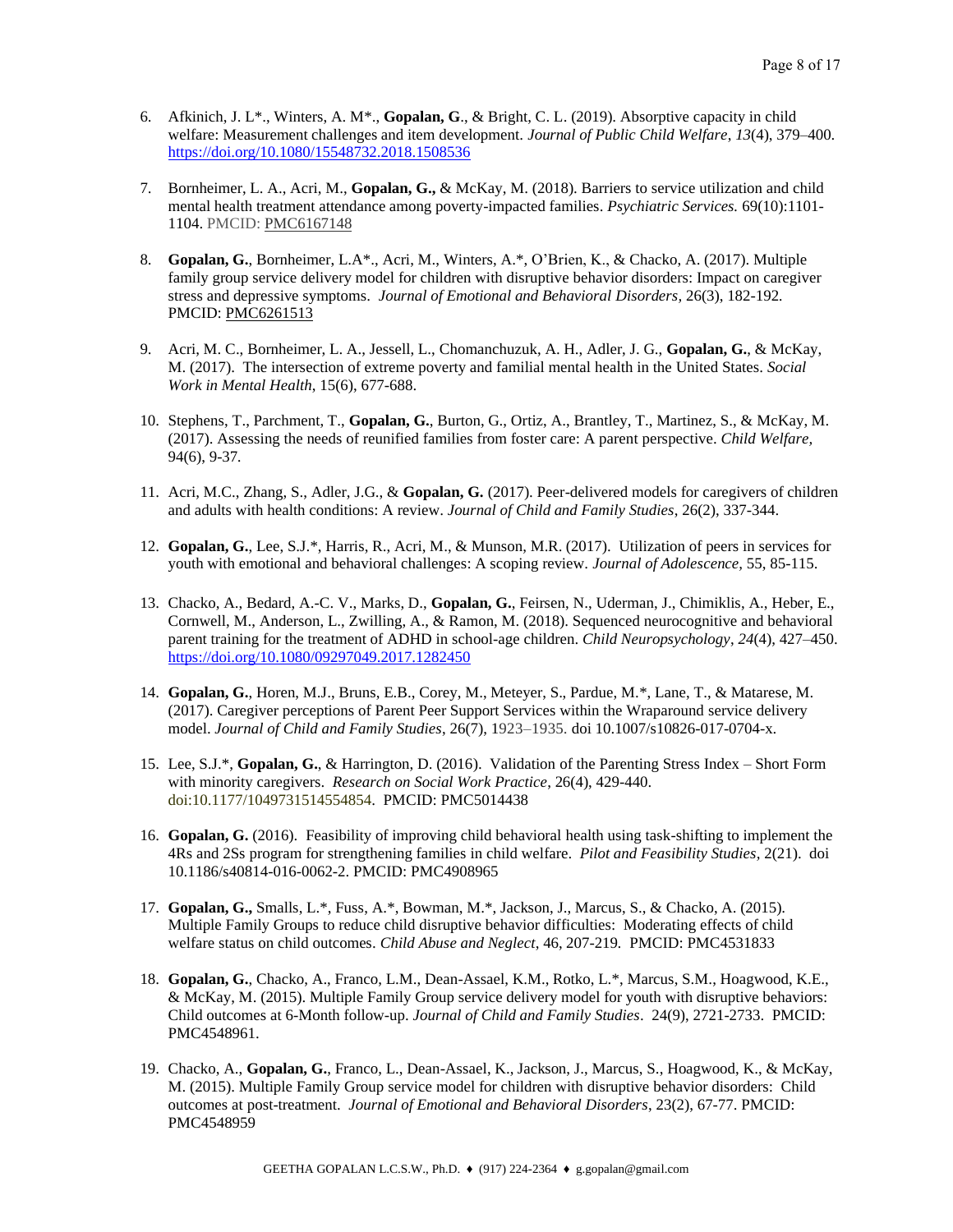- 20. Acri, M., **Gopalan, G.,** Lalayants, M., & McKay, M. (2015). Depression and service use among caregivers dually involved in the child welfare and child mental health systems. *Social Work in Mental Health,* 13(5), 481-494*.* PMCID: PMC4565603.
- 21. **Gopalan, G.**, Fuss, A.\*, & Wisdom, J. (2015). Multiple family groups for child behavior difficulties: Influences on Retention among Child Welfare-Involved caregivers. *Research on Social Work Practice.*  25(5), 564-577. PMCID: PMC3313081
- 22. Small, L.\*, Jackson, J., **Gopalan, G.,** & McKay, M. (2015). Meeting the complex needs of urban youth and their families through the 4Rs 2Ss Family Strengthening Program: The "real world" meets evidenceinformed care. *Research on Social Work Practice* 25(4)*,* 433-445. PMCID: PMC4627643
- 23. **Gopalan, G.**, Acri, M., Lalayants, M., Hooley, C.H. & Einbinder, E. (2014). Child-Welfare involved caregiver perceptions of family support in child mental health treatment. *Journal of Family Strengths*, 14(1), Article 5*.* PMCID: PMC4351812
- 24. **Gopalan, G.,** Franco, L., Dean-Assael, K., McGuire-Schwartz, M.\*, Chacko, A., & McKay, M. (2014). Statewide Implementation of the 4Rs and 2Ss for Strengthening Families. *Journal of Evidence-Based Social Work.* 11 (1-2), 84-96. PMCID: PMC3905247.
- 25. Rodriguez, J., Hoagwood, K., **Gopalan, G.**, Olin, S., McKay, M., Marcus, S., Radigan, M., Chung, M., & Legerski, J., (2012). Engagement in trauma-specific CBT for youth post-9/11. *Journal of Emotional and Behavioral Disorders.* 21(1), 53-65. PMCID: PMC3384551.
- 26. **Gopalan, G.,** Alicea, S., Conover, K., Fuss, A., Gardner, L., Pardo, G., & McKay, M. (2012). Project Step-Up: Feasibility of a comprehensive school based prevention program. *Journal of Early Adolescence,*  33(1), 131-154. PMCID: PMC3615721
- 27. Alicea, S., Pardo, G., Conover, K., **Gopalan, G.**, & Mckay, M. (2012). Step-Up: Promoting youth mental health and development in inner-city high schools. *Clinical Social Work Journal*, 40(2), 175-186. PMCID: PMC3616766.
- 28. **Gopalan, G.**, Bannon, W.M., Dean-Assael, K., Fuss, A., Gardner, L., LaBarbara, B., & McKay, M. (2011). Multiple Family Groups: An engaging mental health intervention for child welfare involved families. *Child Welfare*, 90(4), 135-156. PMCID: PMC3313081
- 29. McKay, M., **Gopalan, G.,** Franco, L., Dean-Assael, K., Chacko, A., Jackson, J., & Fuss, A. (2011). A collaboratively designed child mental health service model: Multiple family groups for urban children with conduct difficulties. *Research in Social Work Practice,* 21(6), 664-674*.* PMCID: PMC3243310
- 30. Salerno, T., Margolies, P., Cleek, A., Pollock, M., **Gopalan, G.,** Jackson, C. (2011). Wellness Self-Management: An adaptation of the Illness Management and Recovery Program in New York State. *Psychiatric* Services, 62(5), 456-458. PMCID: PMC3086739.
- **31. Gopalan, G.**, Dean-Assael, K., Klingenstein, K., Chacko, A., & McKay, M. (2011). Caregiver depression and youth disruptive behavior difficulties *Social Work in Mental Health.* 9(1), 56-70. PMCID: PMC3027057.
- **32.** Bellamy, J.L., **Gopalan, G.**, & Traube, D.E. (2010). A national study of the impact of outpatient mental health services for children in long term foster care. *Clinical Child Psychology and Psychiatry,* 15(4), 467- 479. PMCID[: PMC3049724.](http://www.pubmedcentral.gov/articlerender.fcgi?tool=nihms&artid=3049724)
- 33. **Gopalan, G.**, Goldstein, L., Klingenstein, K., Sicher, C., Blake, C., & McKay, M. (2010). Engaging families into child mental health treatment: updates and special considerations. *Journal of the Canadian Academy of Child and Adolescent Psychiatry,* 19(3), 182-196. PMCID: PMC2938751.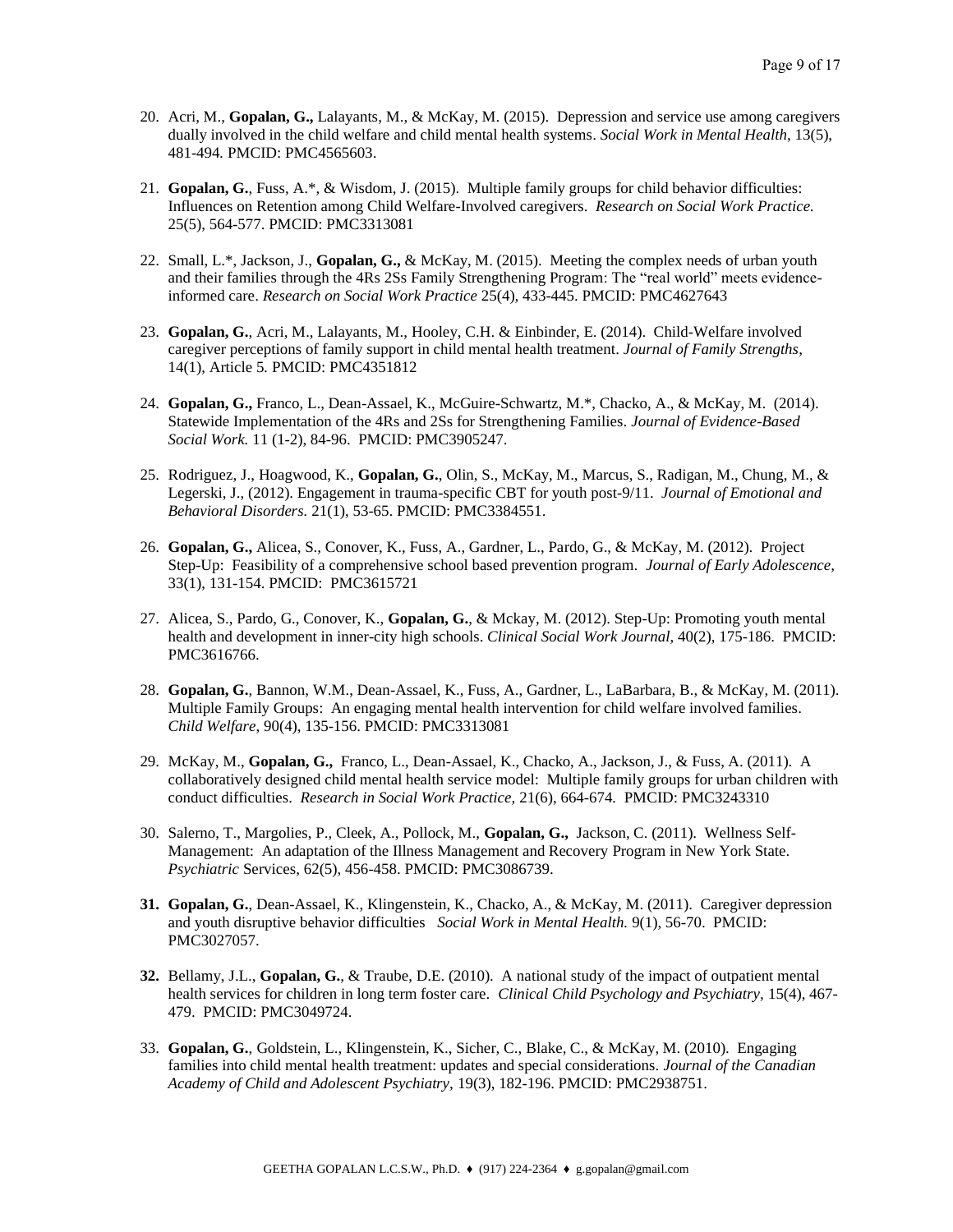- 34. McKay, M., **Gopalan, G.**, Franco, L.M., Kalogerogiannis, K.N., Umpierre, M., Olshtain-Mann, O., Bannon, W., Elwyn, & L., Goldstein, L., (2010). It takes a village to deliver and test child and familyfocused services. *Research in Social Work Practice*, 20(5), 476-482. PMCID: PMC3026317.
- 35. Cavaleri, M.A., **Gopalan, G.**, McKay, M.M., Messam, T., Velez, E., & Elwyn, L. (2010). The effect of a learning collaborative to improve engagement in child mental health services. *Children and Youth Services Review*, 32(2), 281-285.
- 36. **Gopalan, G.,** Cavaleri, M., Bannon, W.M., & McKay, M. (2009). Correlates of externalizing behaviors among youth within two impoverished, urban communities. *Child & Youth Services*, 31(3-4), 92-120. PMCID: PMC3124818.
- 37. Cavaleri, M.A., Franco, L.M., McKay, M., Appel, A., Bannon, W.M., Bigley, M.F., Fazio, M., **Gopalan, G.,** Harrison, M., Salerno, A., & Thaler, S. (2007). The Sustainability of a learning collaborative to improve mental health service use among low-income urban youth and families. *Best Practices in Mental Health: An International Journal,* 3(2), 52-61.
- 38. Cavaleri, M.A., **Gopalan, G.,** McKay, M.M., Appel, A., Bannon, W.M., Bigley, M.F., Fazio, M., Harrison, M., Nayowith, G., Salerno, A., Sher, T., & Thalor, S. (2006). Impact of a learning collaborative to improve child mental health service use among low-income urban youth and families. *Best Practices in Mental Health: An International Journal,* 2(2), 67-79*.*

### *Under Review*

*1.* **Gopalan G.,** Kerns, S., & Horen, M.J., & Lowe, J., (Under Review). Partnering for Success: Factors impacting implementation of a cross-systems collaborative model between behavioral health and child welfare. *Administration and Policy in Mental Health and Mental Health Services Research.*

### *In Preparation:*

- 2. **Gopalan, G.,** Lee, K.A.\*, Stephens, T., Pisciotta, C.\*, Hooley, C., & Acri, M., (Revise and Resubmit). Implementing a Child Mental Health Intervention in Child Welfare Services: Stakeholder Perspectives on Feasibility.
- 3. Chacko, A., **Gopalan, G.,** Levy, M., Peralta, S., Shah, S., Wong, R., Barone, O., Acri, M., & Stephens, T. (In Preparation). A meta-analytic review of the effects of task-shifting in children's mental health.
- 4. **Gopalan, G.,** Acri, M., & Stephens, T., Chacko, A., Levy, M., Peralta, S., Shah, S., Wong, R., & Barone, O. (In Preparation). Task-Shifting: The Nuts & Bolts and Application to High-Income Countries
- 5. **Gopalan, G.,** Acri, M., Choy-Brown, M., Chacko, A., Hamovitch, E., & Lambert, K. (In Preparation). The 4Rs and 2Ss Strengthening Families Program for children with disruptive behavior disorders: Impact on child-level outcomes.
- 6. **Gopalan, G.**, Kerns, S., Horen, M.J., & Lowe, J. (In Preparation). Partnering for Success: Provider-level outcomes.
- 7. **Gopalan, G.**, Kerns, S., Horen, M.J., & Lowe, J. (In Preparation). Partnering for Success: Client-level outcomes.
- 8. Winters, A.L., Hooley, C., & **Gopalan, G.** ( In Preparation). Absorptive Capacity in Child Welfare.
- 9. **Gopalan, G.,** & DePanfilis, D. (In Preparation). Scoping Review of Transfer of Learning: application to the Child Welfare context.

### **BOOK CHAPTERS:**

1. Stephens, T., **Gopalan, G.,** Acri, M. C., Bowman, M., & McKay, M. M. (2018). Culturally Relevant, Trauma-Informed Engagement Strategies for Child Welfare Workers: Moving Beyond Compliance to Engagement with Families Experiencing High Levels of Exposure to Trauma and Stress. In V. C. Strand &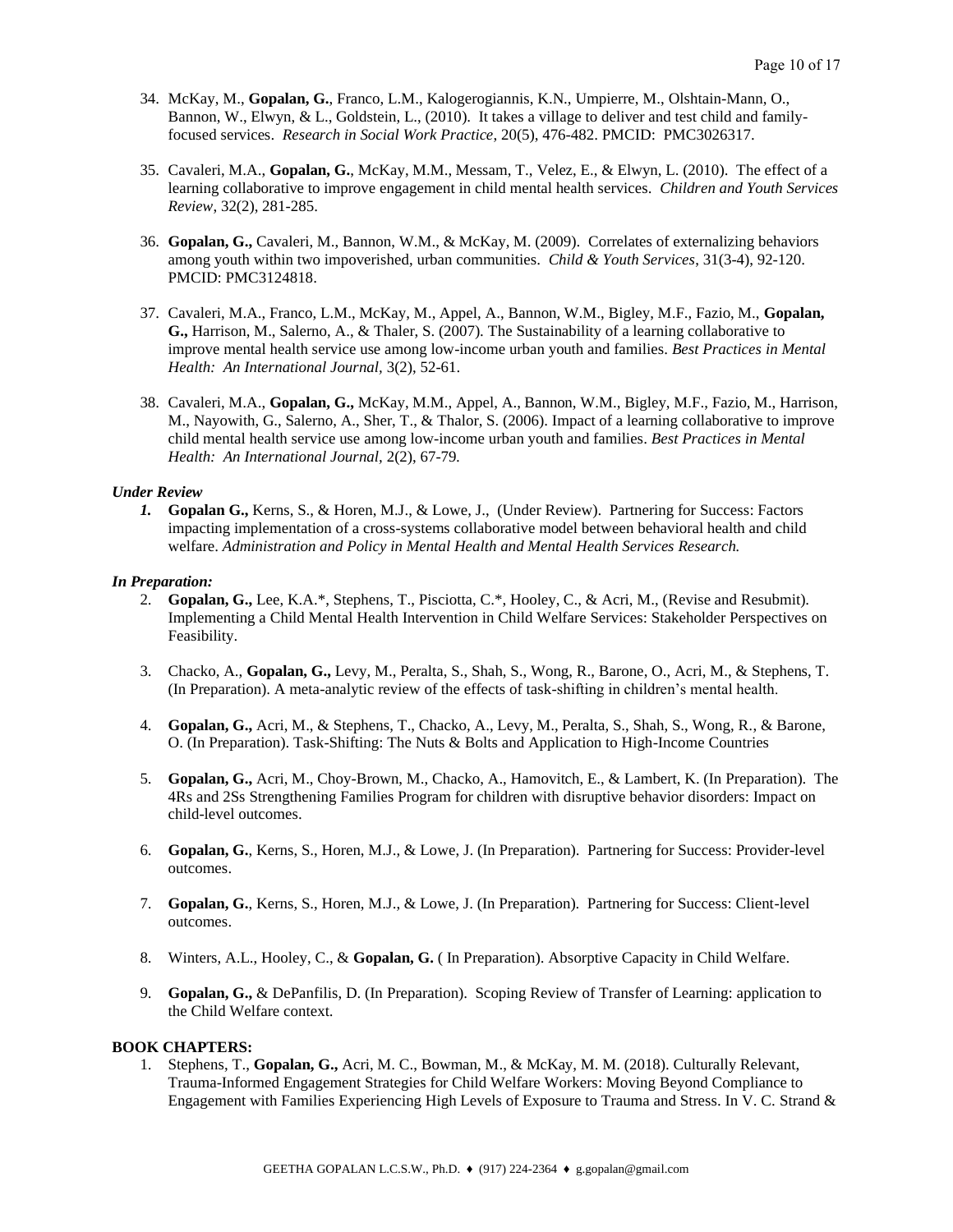G. Sprang (Eds.), *Trauma Responsive Child Welfare Systems* (pp. 67-86). Cham: Springer International Publishing.

- 2. Acri, M., **Gopalan, G.,** Chacko, A., & McKay, M. (in press). Engaging families into treatment for child behavior disorders: A synthesis of the literature. In J.E. Lochman & W. Matthys, (Eds.). *The Wiley Handbook of Disruptive and Impulse-Control Disorders.*
- 3. Videka, L., **Gopalan, G.**, & Bauta, B. (2014). Child abuse and neglect. In A. Gitterman (Editor), *Handbook of Social Work Practice with Vulnerable and Resilient Populations (3rd Ed)* (pp. 248-268). New York: Columbia University Press.
- 4. Bellamy, J.L., **Gopalan, G.**, Traube, D.E. (2013). The Benefits of Outpatient Mental Health Services for Children in Long Term Foster Care. In M. Tarren-Sweeny & A. Vetere (Eds.), *Mental health services for vulnerable children and young people: Supporting children who are, or have been, in foster care* (pp. 21- 36) .London: Routledge UK.
- 5. **Gopalan, G.,** & Franco, L. (2009). Multiple family approach. In A. Gitterman & R. Salmon (Eds.), *Encyclopedia of Social Work with Groups* (pp. 86-88). New York: Routledge.
- 6. **Gopalan, G.,** Burton, G., McKay, M.M., & Rosenzweig, J.M. (2008). Achieving school-family collaboration for children with emotional or behavioral disorders. In J.M. Rosenzweig  $&$  E.M. Brennan (Eds.), *Work, Life, and the Mental Health System of Care: A Guide for Professionals Supporting Families of Children with Emotional or Behavioral Disorders* (pp. 201-237). Baltimore, MD: Brookes Publishing Co., Inc.

### **ARTICLES IN NON-REFEREED PUBLICATIONS:**

1. **Gopalan, G.,** Baugh, C., & McKay, M.M. (2012). HIV Prevention with Adolescents. *Oxford Bibliographies Online.* Available online: *[http://www.oxfordbibliographies.com/view/document/obo-](http://www.oxfordbibliographies.com/view/document/obo-9780195389678/obo-9780195389678-0061.xml)[9780195389678/obo-9780195389678-0061.xml](http://www.oxfordbibliographies.com/view/document/obo-9780195389678/obo-9780195389678-0061.xml)*

### **REPORTS:**

- 1. **Gopalan, G.,** Horen, M.J., Corey, M., Pardue, M., Meteyer, S., & Lane, T. (2014). Family Peer Support Partner Study. Final report *Prepared by the Institute for Innovation and Implementation, University of Maryland, School of Social Work.*
- 2. **Gopalan, G.,** Horen, M.J., Corey, M., Pardue, M., Meteyer, S., & Lane, T. (2014). Family Peer Support Partner Family Study. Final report *Prepared by the Institute for Innovation and Implementation, University of Maryland, School of Social Work.*

### **BOOK REVIEWS:**

1. **Gopalan, G.** (2020). Book review: Social Work Practice with survivors of sex trafficking and commercial sexual exploitation. *Journal of Teaching in Social Work*, 40(2), 204-205. doi: 10.1080/08841233.2020.1714387

# **PRESENTATIONS:**

### **REFEREED PRESENTATIONS:**

### *To Be Completed:*

1. Goldkind, L., Wackstein, N., & **Gopalan, G.** (rescheduled). *Stronger together: nurturing impactful partnership between universities and human service organizations*. Workshop to be presented at the Network for Social Work Management's 31st Annual Management Conference, New York, NY.

#### *Completed:*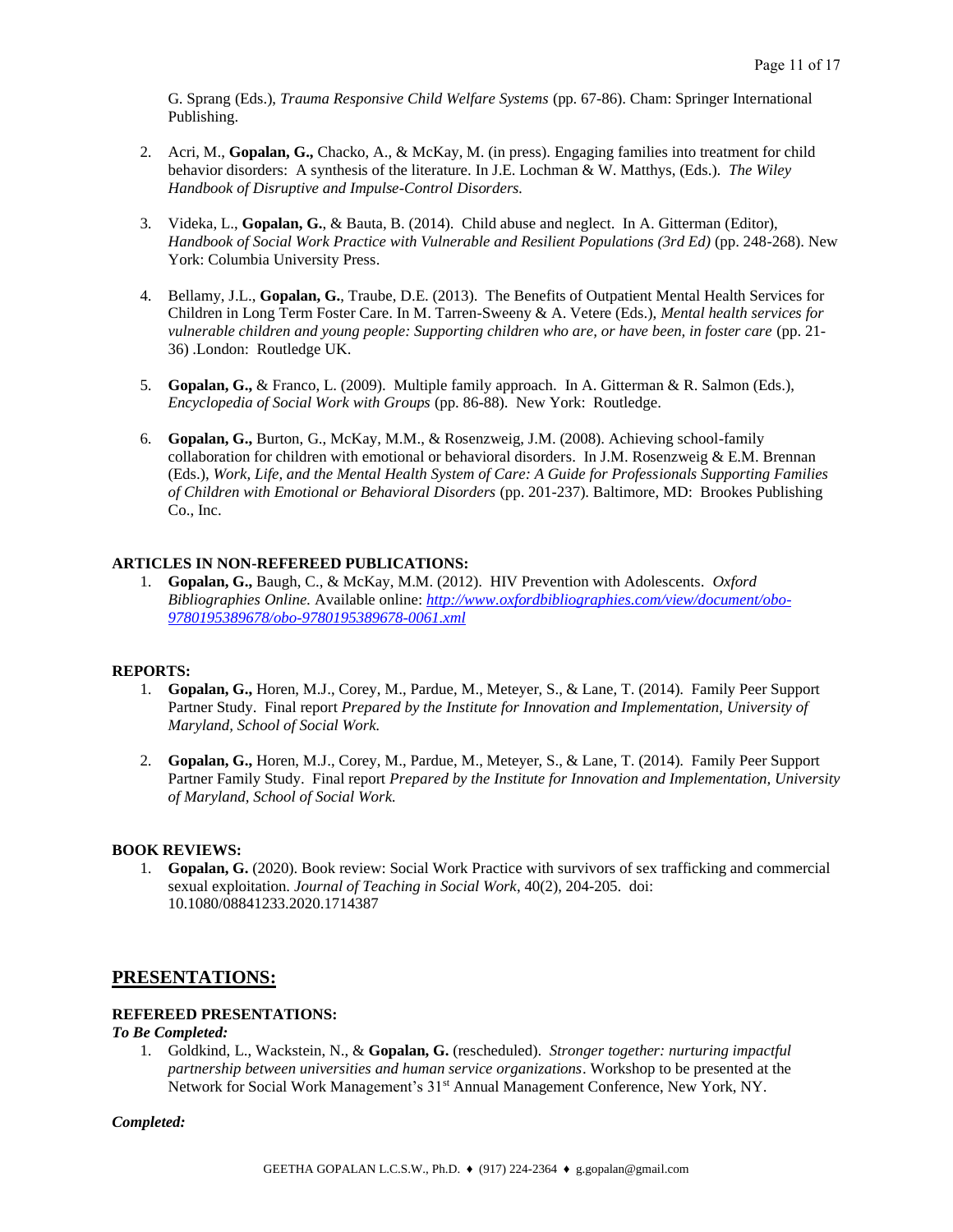- 1. Goldkind, L., Bunger, A., & **Gopalan, G.** (2020, January). *Practicing what we preach: Meeting agencies where they are.* Roundtable to be presented at the 24rd Annual Conference of the Society of Social Work and Research, Washington, D.C.
- 2. Winters, A., Hooley, C., Pisciotta, C., & **Gopalan, G.** (2020, January). *A comparison of provider and caregiver recommendations to modify a child mental health intervention to be implemented in child welfare services.* Paper to be presented at the 24rd Annual Conference of the Society of Social Work and Research, Washington, D.C.
- 3. **Gopalan, G.,** Lee, K.A.\*, & Pisciotta, C.\* (2019, December). *Engaging front-line staff to implement a child mental health intervention in child welfare services.* Paper presented at the 12<sup>th</sup> Annual Conference on the Science of Dissemination and Implementation, Washington, D.C.
- 4. **Gopalan, G.,** Lee, K.A., Stephens, T., Acri, M., Hooley, C., & Pisciotta, C. (2019, September). *Implementing a child mental health (MH) intervention in child welfare (CW): CW staff perspectives on feasibility and acceptability.* Poster presented at the 5<sup>th</sup> Biennial Society for Implementation Research Collaboration, Seattle, WA.
- 5. Kerns, S.E.U., **Gopalan, G.,** & Phillips, J. (2019, August 20-21). Partnering for Success: A Comprehensive Strategy for Improving Mental Health Outcomes for Children and Youth in the Child Welfare System, 2019 National Child Welfare Evaluation Summit, Washington, DC.
- 6. **Gopalan, G.,** Horen, M.J., & Lowe, J. (2019, March). *Implementing a Cross-System Intervention to Promote the Mental Health of Children Involved in the Child Welfare System*. Discussion hour presented at the 32nd Annual Research & Policy Conference on Child, Adolescent, and Young Adult Behavioral Health, Tampa, FL.
- 7. DePanfilis, D., **Gopalan, G.,** & Pisciotta, C.\* (2019, January). *The GAP between Learning and Applications of Skills in the Real World.* Roundtable presented at the 23rd Annual Conference of the Society of Social Work and Research, San Francisco, CA.
- 8. Hooley, C.\*, Winters, A., **Gopalan, G.** (2018). *Potential client engagement barriers when task-shifting a child mental health EBT to child welfare services*. Paper presented at the 52nd annual convention of the Association of Behavioral and Cognitive Therapies, Washington, D.C
- 3. **Gopalan, G.,** Horen, M.J., Lowe, J. (2018, December). "Implementing a Cross-System Intervention to Promote the Mental Health of Children Involved in the Child Welfare System". Poster presented at the 11<sup>th</sup> Annual Conference on the Science of Dissemination and Implementation in Washington, D.C.
- 4. **Gopalan, G.,** Lee, K.A., & Lucienne, T. (2018, March). "Staff perceptions of feasibility and acceptability on implementing an evidence-based child mental health intervention to reduce behavioral difficulties in child welfare". Paper presented at the 31<sup>st</sup> Annual Research and Policy Conference on Child, Adolescent, and Young Adult Behavioral Health, Tampa, FL.
- 5. **Gopalan, G.,** Lee, K.A., Hooley, C., Lucienne, T., & Winters, A. (2018, January). "Staff perceptions of feasibility and acceptability on implementing an evidence-based child mental health intervention to reduce behavioral difficulties in child welfare". Paper presented at the 22<sup>nd</sup> Annual Conference of the Society for Social Work and Research, Washington, DC.
- 5. **Gopalan, G.**, Lee, K., & Lucienne, T. (2017, December). "Stakeholders' perception of acceptability and feasibility on implementing an evidence-based child mental health intervention to reduce behavioral difficulties in child welfare settings". Poster presented at the  $10<sup>h</sup>$  Annual Conference on the Science of Dissemination and Implementation in Washington, D.C.
- 6. Hooley, C., **Gopalan, G.,** & Lucienne, T. (2017, November). "Barriers to task-shifting evidence based treatments across diverse professions: A case example". Paper to be presented at the annual meeting of the Association for Behavioral and Cognitive Therapies, San Diego, CA.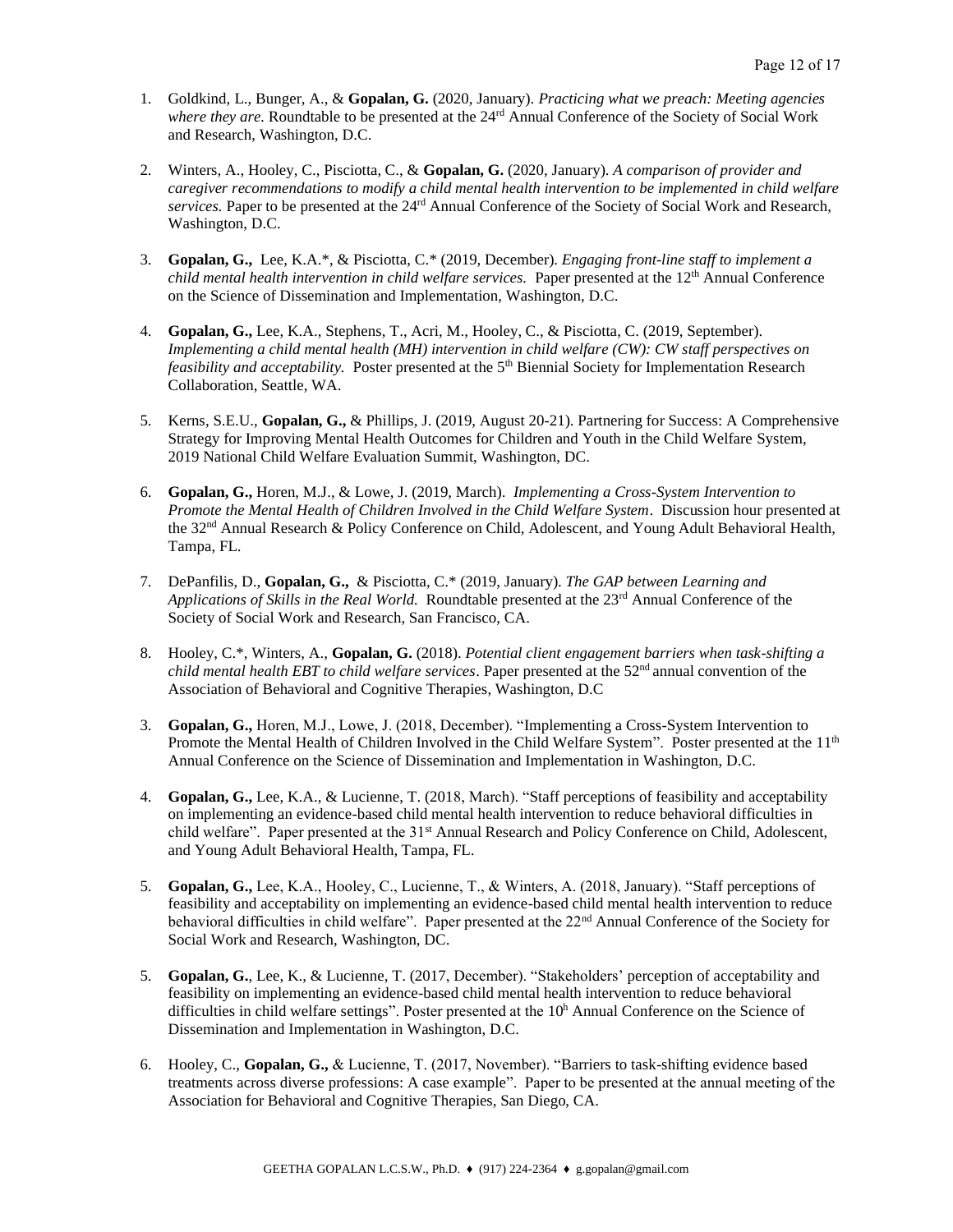- 7. **Gopalan, G.,** Bunger, A., & Powell, B (2017, September). "Skills for Developing and Maintaining Community-Partnerships for Implementation Research in Children's Behavioral Health: Implications for Research Infrastructure and Training of Early Career Investigators". Paper presented at the 4th Biennial Society for Implementation Research Collaboration: Implementation Mechanisms: What Makes Implementation Work and Why?
- 8. Sweeney, M., Bruns, E., & **Gopalan, G.** (2017, March). "Parent to parent peer support: Confirming research priorities from the field". Paper presented at the 30<sup>th</sup> Annual Research and Policy Conference on Child, Adolescent, and Young Adult Behavioral Health in Tampa, FL.
- 9. **Gopalan, G.**, Lucienne, T., Stephens, T., Hooley, C. (2017, March). "Implementing an evidence-based mental health intervention to reduce child behavioral difficulties in child welfare". Paper presented at the 30th Annual Research and Policy Conference on Child, Adolescent, and Young Adult Behavioral Health in Tampa, FL.
- 10. **Gopalan, G.**, Lucienne, T., Stephens, T., Hooley, C. (2016, June). "Feasibility of improving child behavioral health using task-shifting to implement the 4Rs & 2Ss program for strengthening families in child welfare". Poster presented at the 9<sup>th</sup> Annual Conference on the Science of Dissemination and Implementation in Washington, D.C.
- 11. Hooley, C., **Gopalan, G.,** Lucienne, T., & Bauta, B. (2016, June). "Working with collaborative boards to modify mental health interventions for child welfare services". Paper presented at the 24th Annual American Professional Society on the Abuse of Children Colloquium, New Orleans, LA.
- 12. Freeman, P., Mettrick J., **Gopalan, G**. (2016, March). "Implementing Evidence-Based Practices within Child Welfare: Lessons learned from Partnering for Success". Paper presented at the 29<sup>th</sup> Annual Research & Policy Conference on Child, Adolescent, and Young Adult Behavioral Health in Tampa, FL.
- 13. **Gopalan, G.,** Lee, S.J., Acri, M., Munson, M., & Harris, R. (2016, March). "Utilization of Peers in Services for Youth with Emotional and Behavioral Challenges". Paper presented at the 29<sup>th</sup> Annual Research & Policy Conference on Child, Adolescent, and Young Adult Behavioral Health in Tampa, FL.
- 14. **Gopalan, G.,** Lee, S.J., Acri, M., Munson, M., & Harris, R. (2016, January). "Utilization of peers in services for youth with emotional and behavioral challenges". Paper presented at the 20th Annual Conference Anniversary Celebration of the Society for Social Work and Research to be held in Washington, DC.
- 15. **Gopalan, G.**, Lucienne, T., Hooley, C., Winters, A.M., Terbush, S., & Bauta, B. (2016, January). "Multiple stakeholder perspectives regarding implementing a child mental health intervention into child welfare services". Poster presented at the 20th Annual Conference Anniversary Celebration of the Society for Social Work and Research to be held in Washington, DC.
- 16. Afkinich, J., Winters, A., **Gopalan, G.,** & Bright, C. (2015, December). "Absorptive capacity in child welfare settings". Poster presented at the 8<sup>th</sup> Annual Conference on the Science of Dissemination and Implementation in Washington, D.C.
- 17. **Gopalan, G.**, Lucienne, T., Hooley, C., & Bauta, B. (2015, December). "Multiple stakeholder perspectives regarding implementing a child mental health intervention into child welfare services". Poster presented at the 8th Annual Conference on the Science of Dissemination and Implementation in Washington, D.C.
- 18. **Gopalan, G.**, Horen, M.J., Pardue, M. & Meteyer, S. (2015, March). "Parent engagement and family peer support services in Wraparound." Poster presented at the 28th Annual Children's Mental Health Research and Policy Conference, Tampa, Florida.
- 19. **Gopalan, G.** (2014, June). "Multiple family groups: Moderating effects of child welfare status on child outcomes." Paper presented at the 22<sup>nd</sup> Annual American Professional Society on the Abuse of Children (APSAC) Colloquium, New Orleans, Louisiana.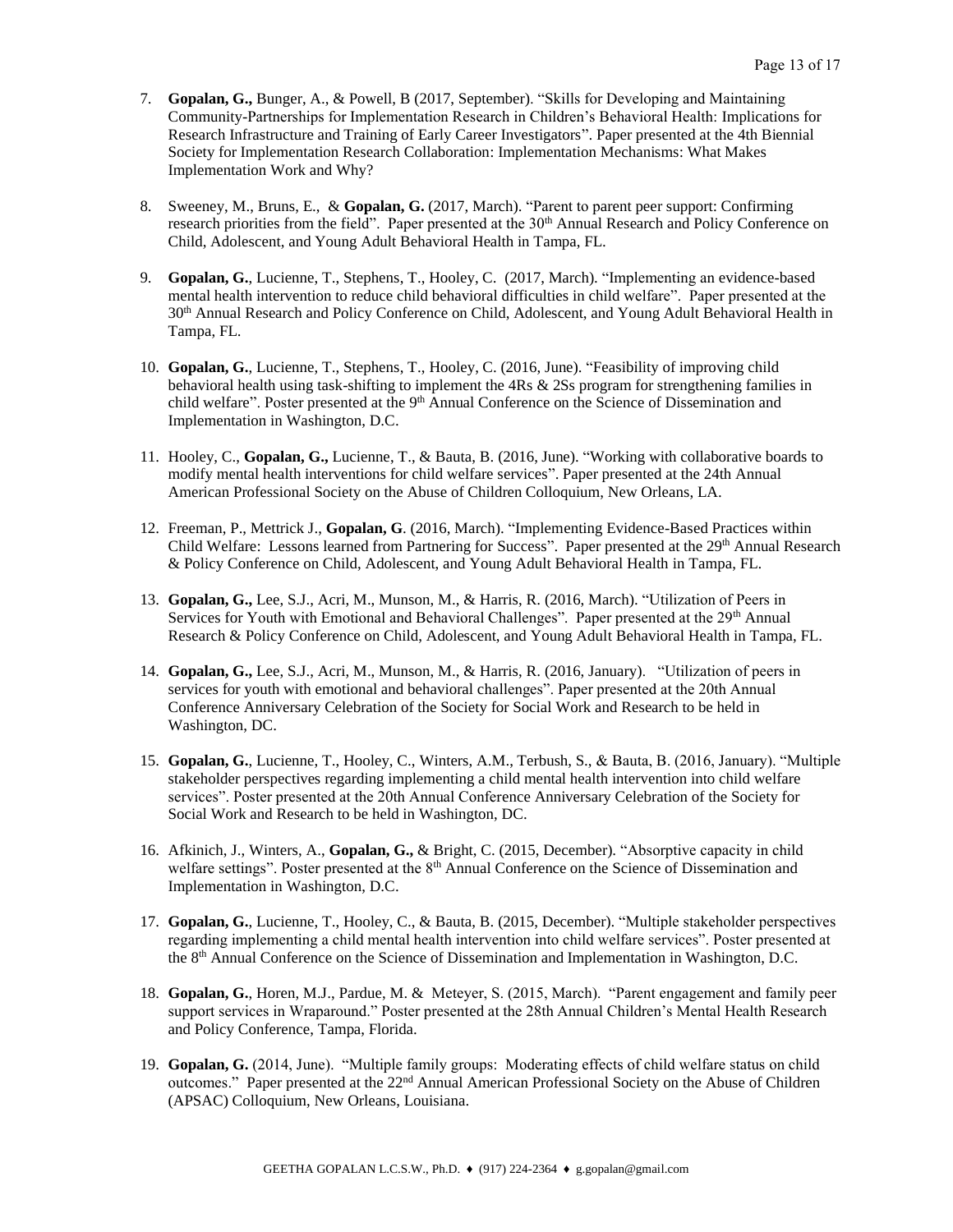- 20. Taussig, H., **Gopalan, G.,** & Leathers, S. (2014, April). "Pushing the Boundaries: Implementation of Evidence-Based Practice in Child Welfare." Paper presented at that 19<sup>th</sup> National Conference on Child Abuse and Neglect (NCCAN), New Orleans, Louisiana.
- 21. **Gopalan, G.**, Fuss, A., & Wisdom, J. (2013, March). "Multiple Family Groups: Factors affecting retention for caregivers involved in the child welfare system." Paper presented for 26<sup>th</sup> Annual Children's Mental Health Research and Policy Conference, Tampa, Florida.
- 22. Rotko, L., Franco, L., **Gopalan, G.,** & McKay, M.M. (2013, January). "Addressing the mental health consequences for youth reared in poverty and reliant on public safety net services: The 4Rs and 2Ss for strengthening families." Paper presented at the Society for Social Work and Research 17<sup>th</sup> Annual Conference: Social Work for a Just Society: Making Visible the Stakes and Stakeholders.
- **23.** Conover, K., Pardo, G., Ringell, K.., Alicea, S., **Gopalan, G.** & McKay, M. (2011, April). "Step-Up: Youth development with an urban Black and Latino population." Poster/paper presentation at the LSWO National Conference 2011, Chicago, Illinois.
- 24. **Gopalan, G.**, Bannon, W.M., & McKay, M (2011, March). "Multiple family groups: An engaging mental health intervention for child welfare involved families". Paper presented at the 24<sup>th</sup> Annual Children's Mental Health Research and Policy Conference.
- 25. **Gopalan, G.**, Bellamy, J.L., & Traube, D. (2010, January). "Foster parenting dimensions and adolescent mental health status". Paper presentation for the Society for Social Work and Research 14<sup>th</sup> Annual Conference: Social Work Research: A World of Possibilities.
- 26. **Gopalan, G.**, Dean-Assael, K., Klingenstein, K., Chacko, A., & McKay, M. (2010, January). "Caregiver depression and youth disruptive behavior difficulties". Poster presentation for the Society for Social Work and Research 14th Annual Conference: Social Work Research: A World of Possibilities.
- **27.** McKay, M.M., **Gopalan, G.**, Franco, L.M., Kalogerogiannis, K.N., Olshtain-Mann, O., Bannon, W., Elwyn, L., & Goldstein, L. (2009, October). "IT TAKES A VILLAGE (of youth, parent advocates, peers, clinicians and services researchers) to create, deliver and test child and family-focused prevention programs and mental health services". Paper presentation at the Los Angeles Conference on Intervention Research in Social Work, Los Angeles, California.
- 28. Conover, K., Goldstein, L., Mlynarski, L., Alicea, S., **Gopalan, G.** & McKay, M. (2009, July). "Step-Up: Use of evidence-based strategies for engagement and retention in an at-risk inner city youth group." Poster presentation at the 2nd National Research Conference on Child and Family Programs and Policy, Bridgewater, Massachusetts.
- 29. Cavaleri, M.A, **Gopalan, G.**, & McKay, M.M. (2009, March). "The impact of a learning collaborative upon child mental health service use". Poster presented at the Research and Training Center for Children's Mental Health 22<sup>nd</sup> Annual Research Conference: A System of Care for Children's Mental Health: Expanding the Research Base, Tampa, FL.
- 30. McKay, M.M., **Gopalan, G.**, Franco, L.M., & Kalogerogiannis, K.N. (2009, January). "Engaging "hard to reach" urban youth and their families: It takes a village*".* Paper presented at the Society for Social Work and Research 13<sup>th</sup> Annual Conference: Research that Promotes Sustainability and Re-Builds Strengths", New Orleans, LA.
- 31. Rodríguez, J., **Gopalan, G.**, Hoagwood, K., McKay, M.M., Chung, M., & Legerski, J. (2008, January). "The impact of evidence-based engagement strategies on the recruitment and retention of youth into trauma treatments post- 9/11". Paper presented at the Society for Social Work and Research 12th Annual Conference: "Research That Matters", Washington, DC.
- 32. **Gopalan, G**., Cavaleri, M., Bannon, W., & McKay, M. (2008, January) "Differential risk factors associated with the onset of externalizing behaviors among youth within two impoverished, urban communities".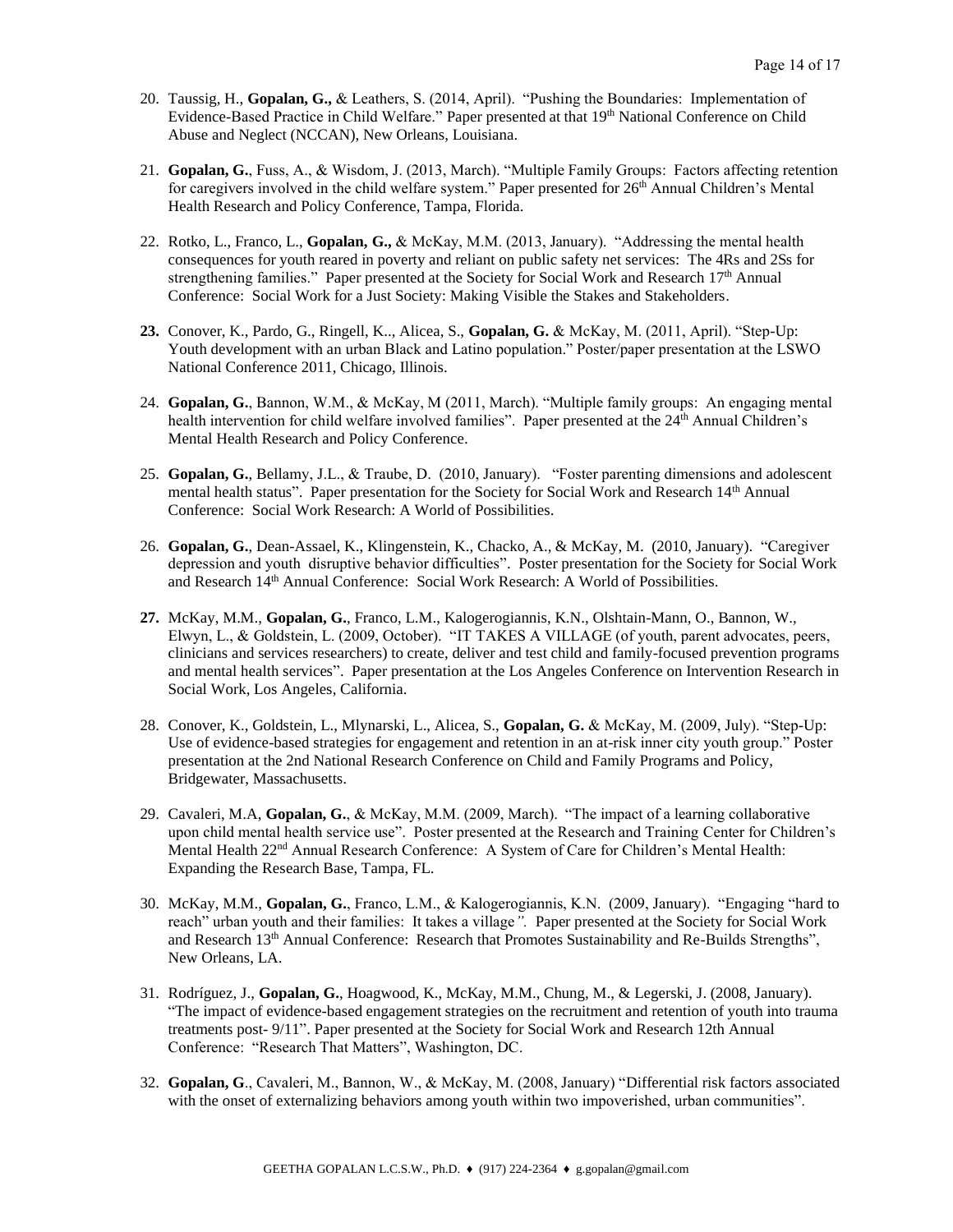Poster presented at the Society for Social Work and Research 12th Annual Conference: "Research That Matters", Washington, DC.

- 33. McKay, M.**, Gopalan, G.**, Chacko, A., Franco, L., Dean-Assael, K., Tahindro, J., Barrett, K., Sarmiento, M., Burton, G., & Jenkins, L.L. (2007, June). "Multiple family group service delivery model to treat Oppositional Defiant Disorder and Conduct Disorder". Paper presented at the Crossroads II: Community-Based Collaborative Research for Social Justice Conference, Hartford, CT
- 34. Rodríguez, J., **Gopalan, G.**, Hoagwood, K., McKay, M.M., Chung, M., & Legerski, J. (2007, June). "The impact of evidence-based engagement strategies on the recruitment and retention of youth into trauma treatments post- 9/11". Paper presented at the Crossroads II: Community-Based Collaborative Research for Social Justice Conference, Hartford, CT.
- 35. Cavaleri, M.A., **Gopalan, G.**, McKay, M.M., Appel, A., Bannon, W.M., Bigley, M.F., Fazio, M., Harrison, M., Nayowith, G., Salerno, A., Sher, T., & Thalor, S. (2006, February). "Impact of a learning collaborative to improve child mental health service use*."* Paper presented at the 19th Annual Research Conference – A System of Care for Children's Mental Health: Expanding the Research Base, Tampa, FL.
- 36. **Gopalan, G**., Cavaleri, M., & McKay, M. (2006, January). "The effects of a learning collaborative on engagement in child mental health services." Poster presented at the Society for Social Work and Research 10th Annual Conference: Meeting the Challenge: "Research In and With Diverse Communities", San Antonio, TX.
- 37. Cavaleri, M.A., **Gopalan, G.**, McKay, M.M., Appel, A., Bannon, W.M., Bigley, M.F., Fazio, M., Harrison, M., Nayowith, G., Salerno, A., Sher, T., & Thalor, S. (2005, October). "A Learning Collaborative to Improve Mental Health Service Use for Low-income, Urban Youth". Paper presented at the 4th International Conference on Urban Health: Achieving Social Justice in Urban Communities, Toronto, ON, Canada.

### **INVITED PRESENTATIONS:**

- 1. **Gopalan, G.,** Lucienne, T., Lee, K., & Winters (2017, June). "Implementing an evidence-based mental health intervention to reduce child behavioral difficulties in child welfare: Multiple Family Groups for Child Welfare Wrap-up". Presented at the Anne Arundel County Department of Social Services, In –Home Family Preservation Program, Glen Burnie, MD.
- 2. Stephens, T., Killet, S., Ordover, N., Parchment, T., **Gopalan, G.,** Burton, G., Ortiz, A. & McKay, M. (2015, April). Policy Brief: A Parent-Informed Approach to Reunifying Families. New York: Child Welfare Organizing Project and McSilver Institute for Poverty Policy and Research, New York University Silver School of Social Work. Presented at the 3rd Annual McSilver Symposium: Poverty. Trauma. Resilience, Brooklyn. New York.
- 3. **Gopalan, G.** (2014, May). "Task-Shifting: A method to improve child behavior in family-level interventions". Presented at the Collegium of Scholars, University of Maryland College Park Maryland Center for Health Equity.
- 4. **Gopalan, G.** & Raithel, J. (2012, October). "Task-shifting models in mental health". Presented at the Advanced Center for Scale-Up of EBPs for Children (IDEAS) Collaborative Centers Meeting, October 10, 2012; New York University Medical Center
- 5. **Gopalan, G.** (2010, March). "Multiple family groups (MFG) service delivery model to reduce childhood disruptive behaviors". Paper presented at State University of New York Downstate Psychiatry Grand Rounds.
- 6. Beharie, N., Goldstein, L., Alicea, S., & **Gopalan, G.** (2009, April). "Guiding youth to a secure future. 'How to save the world'". Oral presentation at New York University.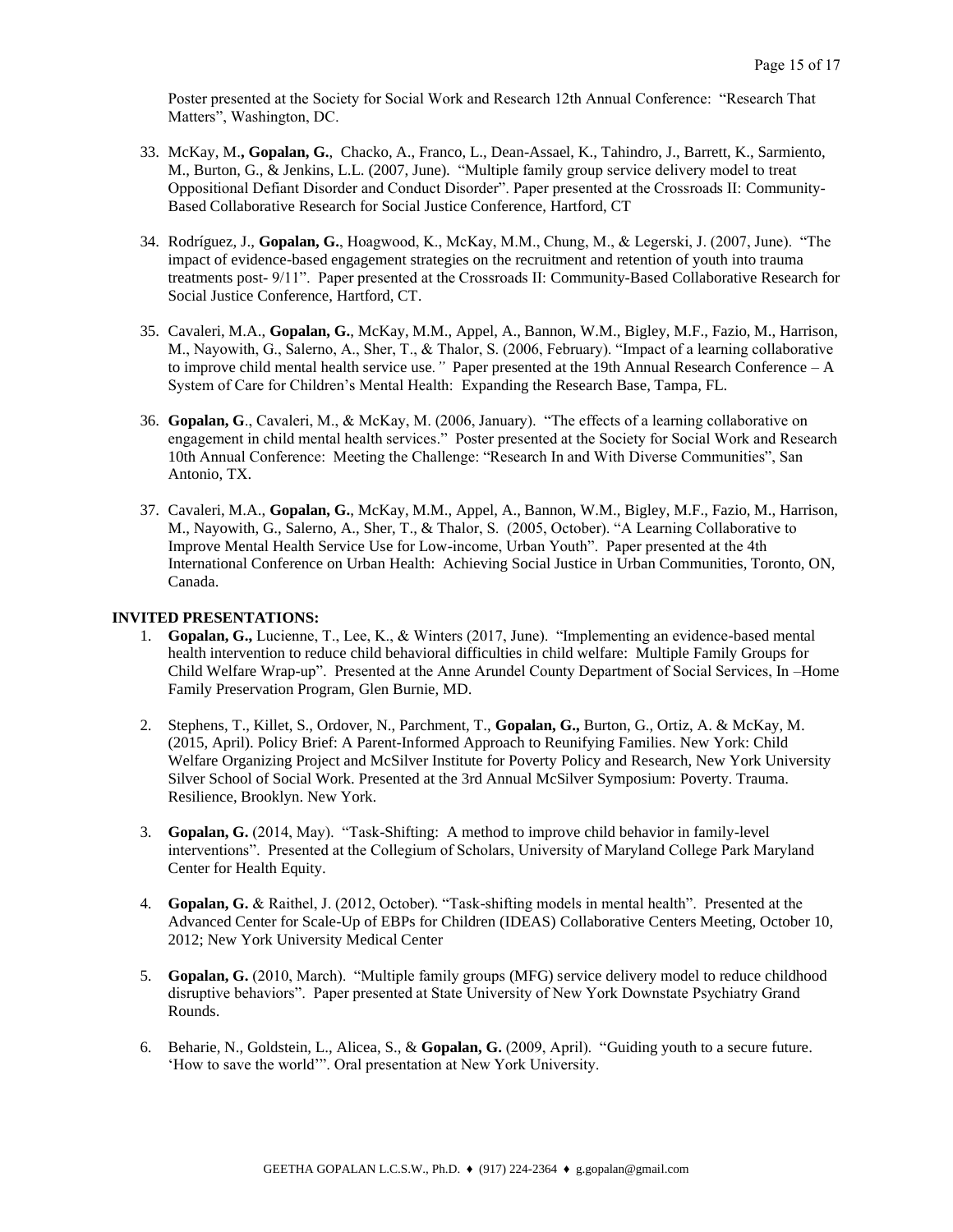- 7. **Gopalan, G.** & Franco, L. (2006, August). "Impact of a learning collaborative to improve child mental health service use". Presented at Kings County Hospital Center, Department of Psychiatry, In-service Training, Brooklyn, NY.
- 8. Engel, L., Samin, R., Dean, J., and **Gopalan, G.** (2004, May). "Suicide Assessment in Children and Adolescents". Presented at Kings County Hospital Center, Department of Psychiatry, Morbidity and Mortality Conference, May 7, 2004; Department of Child Psychiatry Child Grand Rounds, Brooklyn, NY.

# **PROFESSIONAL ACTIVITIES:**

### **PROFESSIONAL ASSOCIATIONS:**

- 2017 Present Society for Implementation Research Collaboration
- 2015 Present Academy Health
- 2004 Present Society for Social Work Research
- 2004 Present New York State Licensed Clinical Social Worker
- 1999 Present National Association of Social Workers
- 2018 Present Global Implementation Society

# **MANUSCRIPT EVALUATION:**

# *Associate Editor:*

2017 – Present Pilot and Feasibility Studies

### *Editorial Board:*

| 2015 – Present Journal of Family Social Work                                       |
|------------------------------------------------------------------------------------|
| 2019 – Present Human Service Organizations: Management, Leadership, and Governance |

### *Guest Editor:*

2016 – Present Journal of Family Social Work

### *Consulting Editor:*

2015 – Present Social Work Research

### *Ad Hoc Reviewer:*

| $2019$ – Present | Administration and Policy in Mental Health and Mental Health Services Research |
|------------------|--------------------------------------------------------------------------------|
| $2017$ – Present | <b>Behavior Therapy</b>                                                        |
| $2016$ – Present | Journal of the Society for Social Work and Research                            |
| $2016 -$ Present | Children and Youth Services Review                                             |
| $2015 -$ Present | Progress in Community Health Partnerships: Research, Education, and Action     |
| $2015$ – Present | Child Abuse and Neglect                                                        |
| $2014 -$ Present | Child Maltreatment                                                             |
| $2014 -$ Present | Substance Use and Misuse                                                       |
| $2014 -$ Present | <b>Psychiatric Services</b>                                                    |
| $2013 -$ Present | Journal of Child and Family Studies                                            |
| $2013$ – Present | <b>Evaluation and Program Planning</b>                                         |
| $2013 -$ Present | Global Social Welfare: Research Policy and Practice                            |
| $2012$ - Present | Clinical Child Psychology and Practice                                         |
| $2012$ - Present | Journal of HIV/AIDS & Social Services                                          |
| $2012$ – Present | Journal of Clinical Child and Adolescent Psychology                            |
| <b>OTHER:</b>    |                                                                                |
| 2019-Present     | <b>Communications Committee</b>                                                |
|                  | Society for Social Work and Research                                           |
|                  |                                                                                |

- 2015 Present Network of Expertise Seattle Implementation Research Collaboration
- 2014 Present Implementation Special Interest Group Planning Committee Society for Social Work and Research